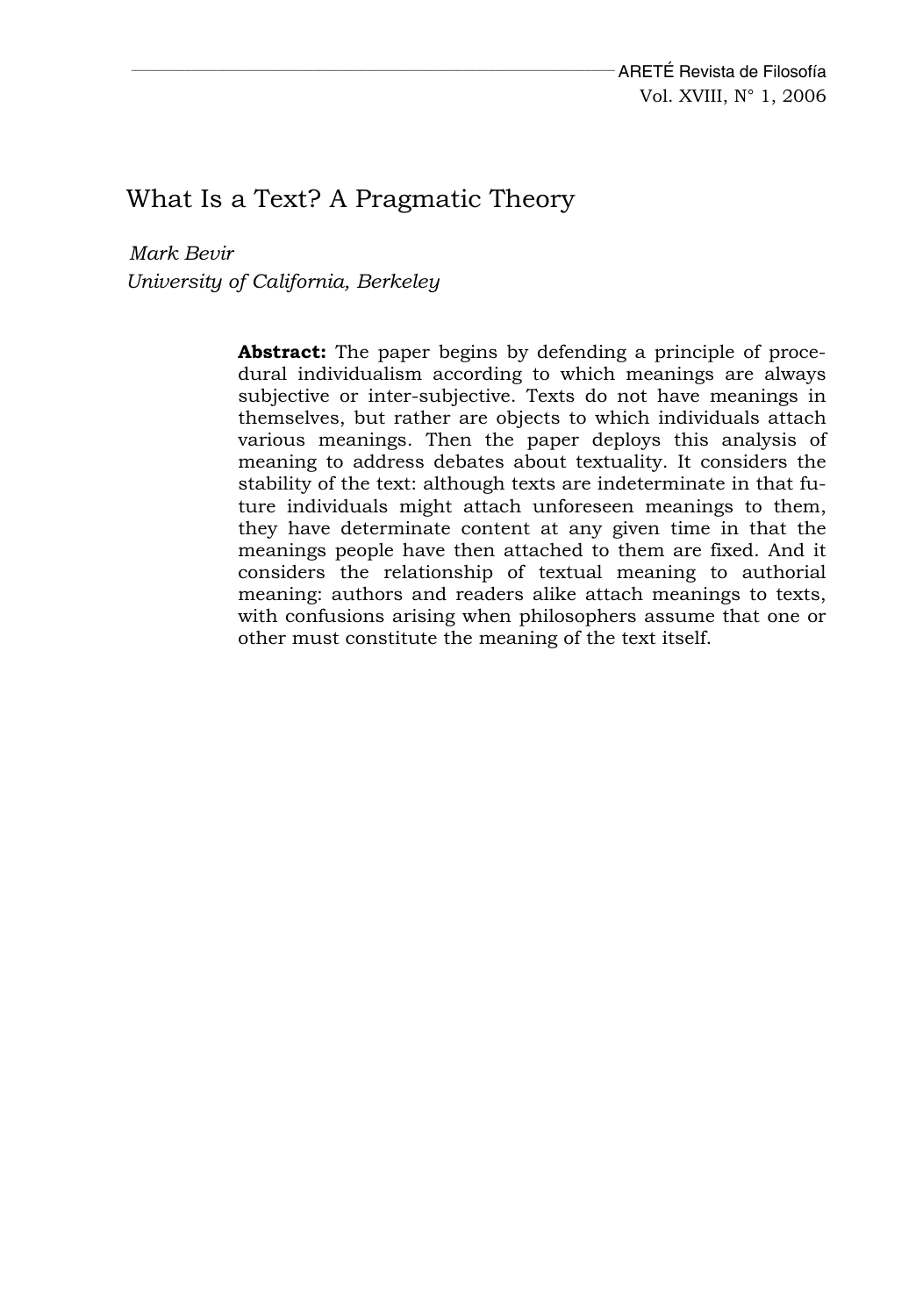The Shorter Oxford English Dictionary tells us that a text is "the wording of anything written or printed." Recently, however, the notion of a text has been extended to cover not only written documents but also paintings, actions, items of clothing, and landscapes, anything in fact to which we ascribe meaning. So, while we might generally use as examples objects that are texts in the narrow sense of written records with a physical existence, nothing significant should depend on our so doing. What matters about texts is that they possess meaning. In asking what a text is, we are asking "how do objects –whether real or postulated– come to bear meanings?" and "what is the nature of the meanings they come to bear?".

Perhaps there was a time when it seemed obvious how we should conceive of textual meanings. A text was a written document with an author whose intention in writing it fixed its single correct meaning<sup>[1](#page-1-0)</sup>. Even if there once was such a time, post-structuralism, deconstruction, and reception theory have undermined any such obvious resolution of our questions. Roland Barthes dramatically broke the link between authorial intention and the meaning of the text, saying, "the very being of writing (the meaning of the labor that constitutes it) is to keep the question 'who is speaking?' from being answered"[2](#page-1-1). Michel Foucault dismissed the author as "a function" that emerged among literary critics following the Renaissance[3](#page-1-2). Jacques Derrida argued that once we thus sever the link between text and author, "the text is cut off from all absolute responsibility": it becomes a site of multiple, ambiguous meanings, able "to communicate only its own inability to communicate"[4](#page-1-3). Today, one might say, the text appears in the guise of a fluid, boundless entity that lacks both an author and a stable meaning.

In stark contrast to the post-structuralists, positivists and presentists might suggest that how we conceive of a text and its meaning is irrelevant

<span id="page-1-0"></span><sup>1</sup> Such a view has been defended, though with a degree of textual indeterminacy, by Eric D. Hirsch, *Validity in Interpretation*, New Haven: Yale Univ. Press, 1967; and, more recently, by William Irwin, *Intentionalist Interpretation: A Philosophical Explanation and Defense*, Westport: Greenwood, 1999.

<span id="page-1-1"></span><sup>2</sup> Barthes, Roland, *S/Z*, trans. R. Miller, London: Cape, 1975, p. 140.

<span id="page-1-2"></span><sup>3</sup> Foucault, Michel, "What is an Author?", in: *Language, Counter-Memory, Practice*, trans. D. Bouchard and S. Simon, Oxford: Blackwell, 1977, p. 121; and for discussion see Nehamas, Alexander, "What an Author Is", in: *Journal of Philosophy*, 83 (1986), pp. 685-691.

<span id="page-1-3"></span><sup>4</sup> Derrida, Jacques, "Signature Event Context", in: *Glyph*, 1 (1977), p. 181.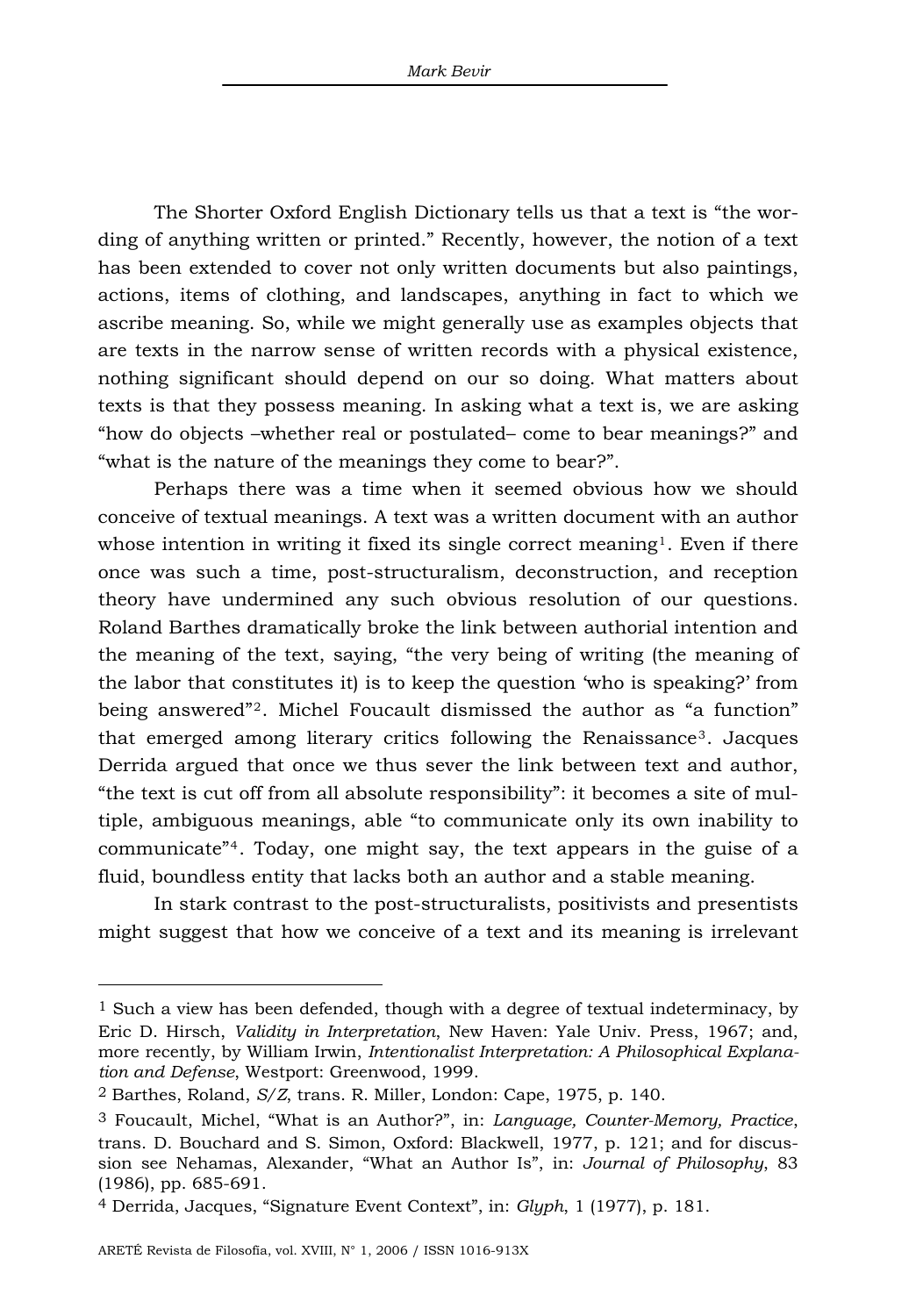philosophical chit-chat of little, or no, practical import. A belief in either brute facts or the immanence of meaning within texts might encourage them to argue that texts present the past to us irrespective of any abstract philosophical analysis of textuality. Surely though we can not doubt that different concepts of the text often inspire different types of historical, legal, and literary practice? Surely positivism and presentation should themselves be seen not as neutral meta-theories but as particular analyses of textuality that characteristically promote certain types of historical, legal, and literary practice? As an example of the importance of analyses of textuality for practice we might point to theoretically-inspired readings of John Locke's *Two Treatises of Government* as diverse as Leo Strauss's emphasis on Locke's place in the canon, C. B. Macpherson's deployment of economic determinism, and John Dunn's rigorous contextualism[5](#page-2-0). Historians, lawyers, and critics necessarily idealise texts and textual meanings in that they in part construct them through their explicit or implicit theories of textuality. It is important, therefore, that the relevant theories be adequate ones.

The questions of what a text is and how a text possesses meaning are worth asking both for their intrinsic philosophical interest and for their practical import. To answer them, we will distinguish between an object, a meaningful object, a work, and a text. We will find that all meanings are meanings for specific people or abstractions based on such meanings. This analysis of meaning implies that we should renounce the concept of the text as an object that possesses an innate meaning or meanings. Objects become meaningful only because specific individuals intend or understand them to possess meaning. The only viable analysis of a text, therefore, will be that of an object which acts as the site of various works: the text is an object to which various individuals have attached, probably different, meanings. This analysis of the text will enable us to resolve various difficulties about the stability of texts and about the relation between authorial intention and textual meaning.

### *On Meaning*

 $\overline{a}$ 

Think of a text; think, for example, of Locke's *Two Treatises*; more specifically, think of the 1978 paperback Everyman's Library edition of the *Two Treatises* with an introduction by W.S. Carpenter. This text is a physi-

<span id="page-2-0"></span><sup>5</sup> *Cf.* Strauss, Leo, *Natural Right and History*, Chicago: Univ. Chicago Press, 1953; Macpherson, Crawford B., *The Political Theory of Possessive Individualism*, Oxford: Oxford Univ. Press, 1962; and Dunn, John, *The Political Thought of John Locke*, Cambridge: Cambridge Univ. Press, 1969.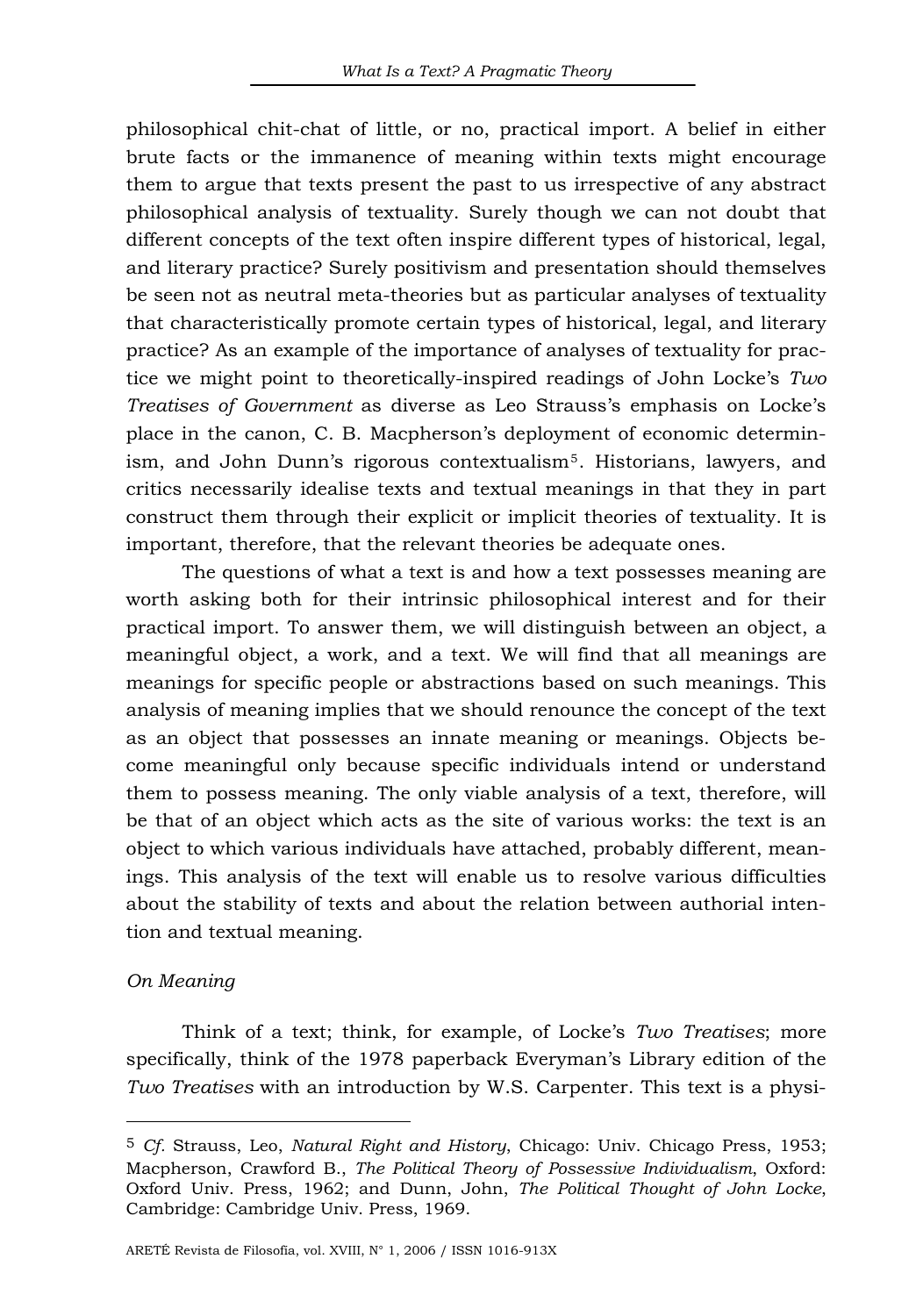cal object: it has a yellow dust jacket with a picture of Locke on it; it has 258 pages; and it is covered with black printed marks. Sometimes we cannot provide such clear accounts of the physical nature of a text because it is one we postulate. We do not have, for example, a single manuscript or book that we would describe without equivocation as Locke's own text of the *Two Treatises*. Instead we postulate Locke's own version of the text, and, through bibliographic and textual scholarship, we try to improve our knowledge of this postulated object<sup>[6](#page-3-0)</sup>.

Think now of a physical object that most of us would regard as devoid of meaning at least in itself; think, for example, of a cloud. Straightaway we will realise that texts are never just physical objects; they are always meaningful ones. Indeed, as we suggested earlier, we might define the concept of a text broadly to cover all objects that bear meaning, including, paintings, actions, and even oral stories. Whether we accept this broad definition or restrict the concept of a text to those physical objects that include words will make little difference to what follows. For the moment, then, let us just say that a text is an object that possesses meaning. What though is a meaning?

We will find that meanings exist only for individuals. To accept this principle of procedural individualism need not be to tie the meaning of a text irrevocably to the intention of its author; after all, the meaning a text has for a reader is still a meaning for that reader as an individual even if it differs from that intended by the author<sup>[7](#page-3-1)</sup>. The challenge to procedural individualism does not come from the diverse ways in which a text might be read. It comes, rather, from the existence of social meanings. Principal among such social meanings are semantic meanings, defined in terms of the truth-conditions of an abstract proposition, and linguistic meanings, defined in terms of the conventions governing usage in a community. A

<span id="page-3-0"></span><sup>6</sup> A noteworthy example of such scholarship is the critical edition *John Locke's Two Treatises of Government*, ed. P. Laslett, Cambridge: Cambridge Univ. Press, 1960.

<span id="page-3-1"></span><sup>7</sup> Recent defences of intentionalism characteristically unpack "intention" as "intention-in-doing" or "intended communication" as opposed to "intention-to-do" or "prior purpose". See Irwin, William, *o.c.*, pp. 39-65; and Skinner, Quentin, "Motives, Intentions, and the Interpretation of Texts", in: Tully, James (ed.), *Meaning and Context: Quentin Skinner and his Critics*, Cambridge: Polity, 1988, pp. 68-78. In doing so, they appear to take intentional to mean "of or pertaining to mind", and they thereby might seem to suggest meanings only exist for individuals. Procedural individualism makes explicit this implication. It also departs form the views of Irwin and Skinner by denying that the relevant individuals must be authors: whereas Irwin and Skinner suggest the intentions of the author fix the meaning of a text, procedural individualism suggests a text is an empty site at which author and readers alike situate various meanings.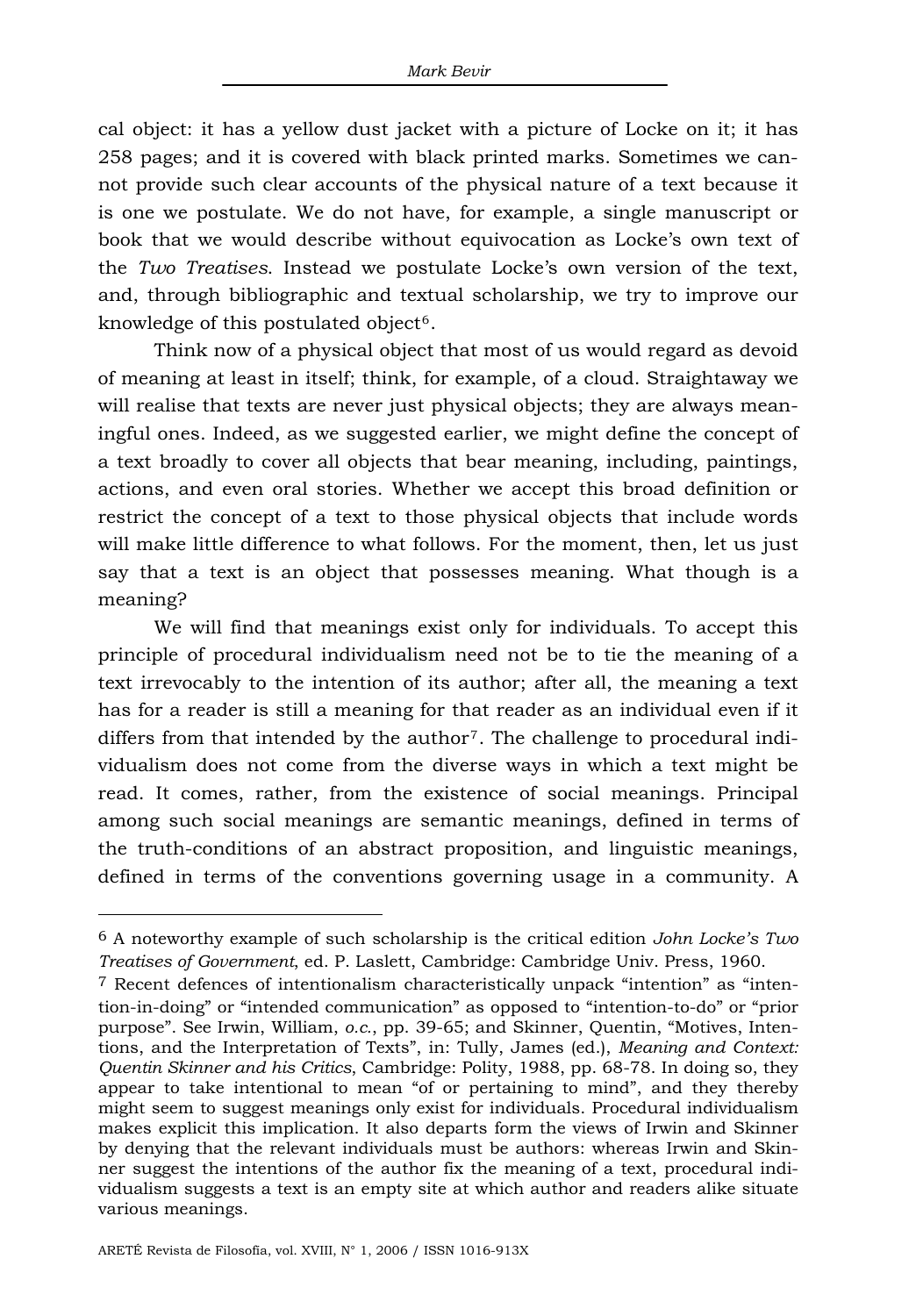defence of procedural individualism should perhaps begin by reducing these forms of meaning to meanings for specific individuals.

The semantic meaning of an utterance comes from what would have to be the case for it to be true. Assuming there are no pure perceptions, what would have to be the case for an utterance to be true must be relative to a conceptual framework<sup>[8](#page-4-0)</sup>. Thus, because individuals alone hold conceptual frameworks, semantic meanings cannot exist apart from for individuals. Because utterances can acquire a semantic meaning only within a set of concepts held by one or more individual, semantic meanings must be abstractions based on meanings for individuals. When we say that a proposition has a semantic meaning P, we imply that a group of individuals, usually including ourselves, share a conceptual framework within which they would accept the proposition as true if P is the case.

The linguistic meaning of a word comes from the concept to which it conventionally refers –the linguistic meaning of "bachelor" is an unmarried man. The bond between a word and the concept that constitutes its linguistic meaning is, moreover, a purely conventional one without any natural foundation –social convention could decree that the word "bac" rather than "bachelor" refer to an unmarried man[9](#page-4-1). Although some words seem to be a peculiarly apt expression for a given concept, as in cases of onomatopoeia, even here there could be a convention that bound a different word to the relevant concept. Because linguistic meanings are thus purely conventional, they are given simply by what individuals do and do not accept as a convention. They exist because a number of individuals take certain words to refer to certain concepts<sup>[10](#page-4-2)</sup>. Linguistic meanings are abstractions based on meanings for individuals. When we say that a proposition has a linguistic meaning P, we imply that a group of individuals accept certain conventions under which they understand it to refer to P.

Although we can reduce semantic and linguistic meanings to meanings for individuals, critics might suggest that there is another form of meaning we cannot so reduce. In considering this possibility, we can con-

<span id="page-4-0"></span><sup>8</sup> Compare the classic argument of Willard V.O. Quine ("Two Dogmas of Empiricism", in: *From a Logical Point of View*, Cambridge, Mass.: Harvard Univ. Press, 1961, pp. 20-46).

<span id="page-4-1"></span><sup>9</sup> The classic exposition of this point is Ferdinand de Saussure (*Course in General Linguistics*, ed. C. Bally and A. Sechehaye, trans. W. Baskin, New York: McGraw-Hill, 1966).

<span id="page-4-2"></span><sup>&</sup>lt;sup>10</sup> That linguistic conventions are the products of individuals adopting them has been emphasised by, among others, John Searle (*Speech Acts: An Essay in the Philosophy of Language*, Cambridge: Cambridge Univ. Press, 1969, pp. 16-24).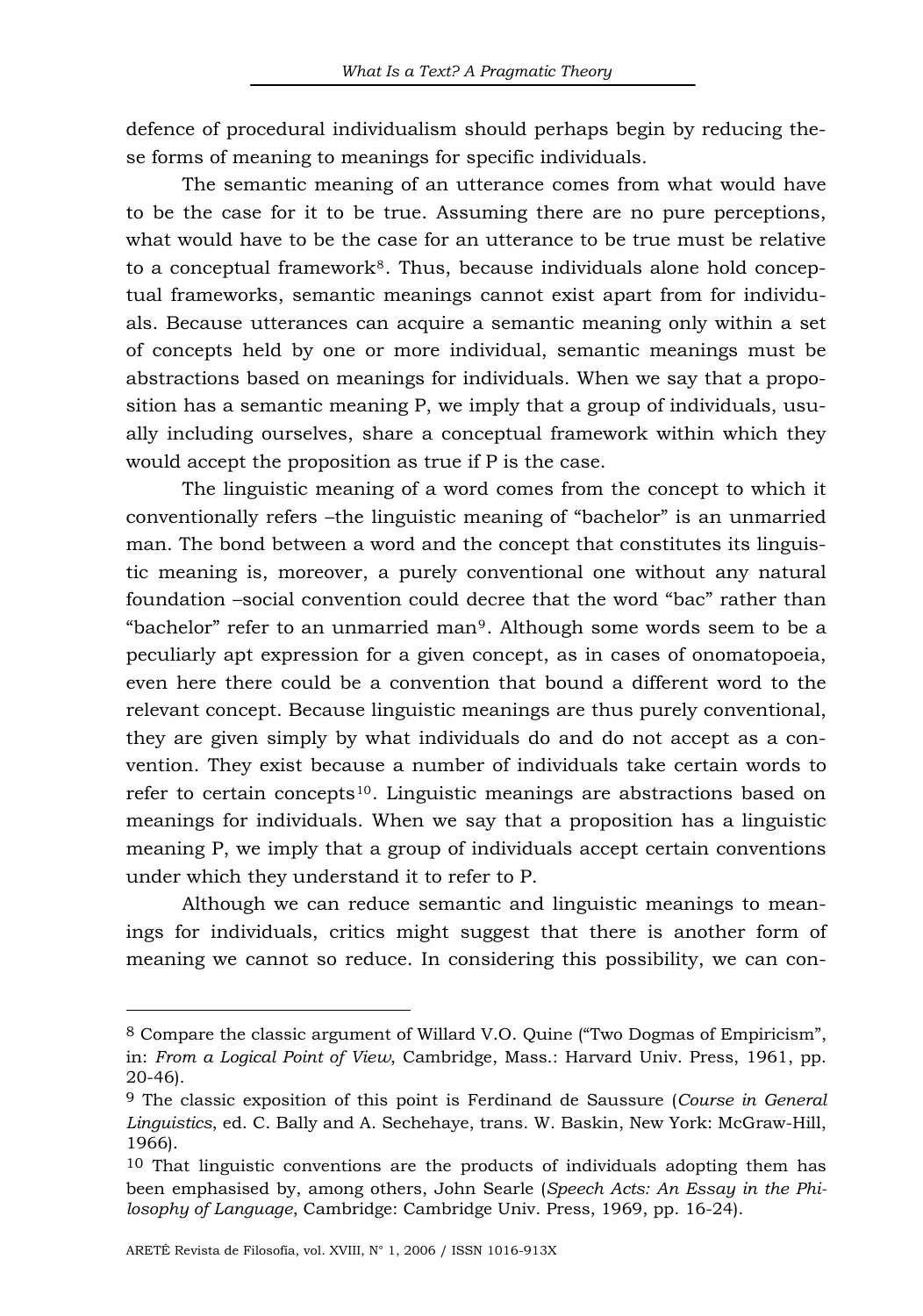trast an intentional meaning, defined as the meaning an utterance has for a particular individual, with any structural or innate meaning that a text might possess and that we could not reduce to intentional ones. Here we might approach utterances in one of two ways depending on which sort of meaning interests us, or rather depending on whether or not we believe in structural or innate meanings $11$ . If we want to know about intentional meanings or abstractions based on intentional meanings, we will consider utterances as historical works, that is, as sets of words written, or spoken, or understood in particular ways on particular occasions. In contrast, if we continue to believe in structural or innate meanings, we might consider utterances as reified texts, that is, as sets of words with meanings that are given independently of all people. A defence of procedural individualism might continue now, therefore, to show that structural and innate meanings, and so reified texts, are atemporal, otherworldly objects of which we in this world cannot have knowledge. In effect, there are no structural or innate meanings: we should not reify texts $12$ .

Imagine that someone in the eighteenth century wrote an essay containing a section entitled "hallelujah lass". If we try to study the essay as a reified text, we will abstract the words and phrases in it from the occasion of its appearance. When we do so, moreover, we presumably will allow for the fact that the phrase "hallelujah lass" can refer to a female member of the Salvation Army. If we believe in a structural or innate meaning to the reified text, it will refer to a female member of the Salvation Army. If we try to ascribe a temporal existence to this reified text, we will be in the ridicu-

<span id="page-5-0"></span><sup>11</sup> Several philosophers distinguish between works and texts in various ways. For a very different use of these two terms -one which ascribes an undue agency to texts and identifies works solely with authorial meanings- see Barthes, Roland, "From Work to Text", in: *Image, Music, Text*, trans. S. Heath, London: Fontana, 1977, pp. 155-64. For a use of the terms closer to that proposed here, with, a work being the meaning of a text, see Gracia, Jorge, *A Theory of Textuality: The Logic and Epistemology*, Albany: SUNY Press, 1995, pp. 59-69; and also Gracia, Jorge, *Texts: Ontological Status, Identity, Author, Audience*, Albany: SUNY Press, 1996. However, Gracia does not defend intentionalism, leaving it to a community of interpreters to decide what role intentions play in relation to the meaning of works and texts; and, moreover, he ascribes meanings to texts in themselves rather than leaving them as empty sites on which intentional works are located. He does so because he believes in the existence of logical relations between concepts as such, and so in semantic meanings inherent in concepts. For a lengthier debate on these matters see Gracia, Jorge, "The Logic of the History of Ideas or the Sociology of the History of Beliefs", in: *Philosophical Books*, 42 (2001), 177-186; and Bevir, Mark, "Taking Holism Seriously: A Reply to Critics", in: *Philosophical Books*, 42 (2001), 187-195.

<span id="page-5-1"></span><sup>12</sup> Linguistic contextualists rightly complain of the dangers of assuming otherwise. See, most famously, Skinner, Quentin, "Meaning and Understanding in the History of Ideas", in: Tully, James (ed.), *o.c.*, pp. 29-67.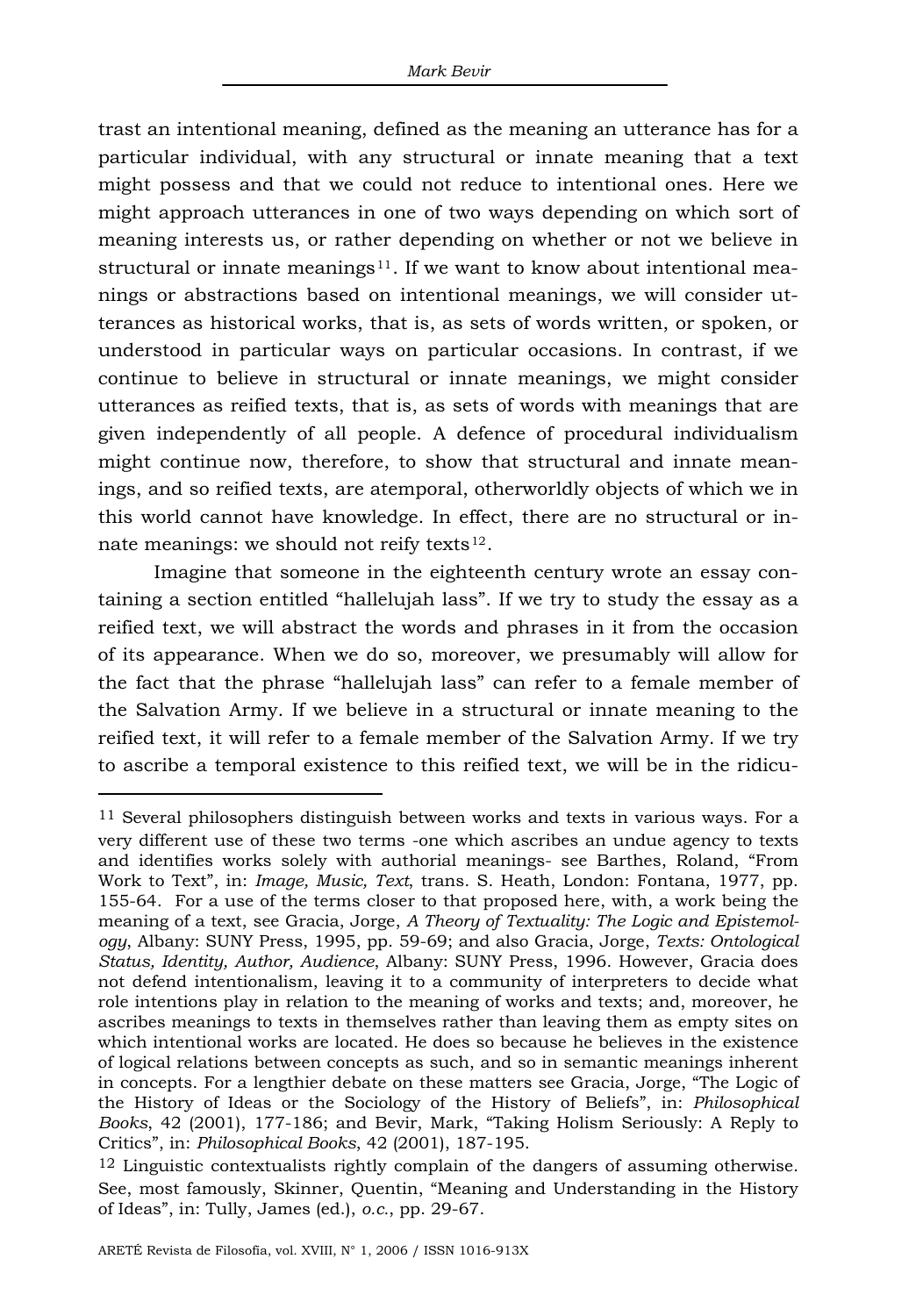lous position of saying an essay written in the eighteenth century referred to an organisation that was not established until the late nineteenth century. Clearly, then, this reified text cannot exist in time - it must be outside of our world.

In order to locate a reified text in time, we would have to appeal to something outside of it, but as soon as we do this, we inevitably switch our attention from the alleged reified text and its structural or innate meaning to a work and its intentional meaning. Imagine we have two essays, one written in the eighteenth century and one written in the twentieth century, that contain exactly the same words and punctuation in exactly the same order. Any fact enabling us to distinguish between the meanings of the two essays would have to refer to the particular occasion of the appearance of one or other of them. It would have to be a fact about the essays as works, not as reified texts. Because the two essays are identical, moreover, they must share any structural or innate meaning they possess. Thus, if the twentieth century essay contains a section headed "hallelujah lass" so that "a female member of the Salvation Army" is part of its alleged structural or innate meaning, the reified text of the eighteenth century essay also must include mention of the Salvation Army. Once again, therefore, we cannot ascribe a temporal existence to reified texts without falling into anachronism. We cannot do so because reified texts do not have a temporal existence. As soon as we consider an utterance as a historical object, we necessarily focus our attention on its intentional meaning as a work. The obvious way to fix an utterance in time is to consider the meaning it had for certain people. We might say, for example, that our two identical essays have different meanings because the words within them meant different things to people in the eighteenth and twentieth centuries. To ask about the meaning an utterance had for a particular group of people is, however, to ask about the meaning of various works. To ask what the essay meant to people in the eighteenth century is to ask how they understood the essay. It is to concern oneself with intentional meanings.

Meanings only exist for individuals  $13$ . There is only one way to avoid procedural individualism without postulating an atemporal, divine or supernatural realm of which we allegedly can acquire knowledge; one must identify a language-x with a meaning-x that exists in history, as do inten-

<span id="page-6-0"></span><sup>13</sup> To recognise this is to extend to all meanings Nehamas's argument that a work is the interpretation of an interpreter (*cf*. Nehamas, Alexander, "Writer, Text, Work, Author", in: Cascardi, Anthony J. (ed.), *Literature and the Question of Philosophy*, Baltimore: Johns Hopkins Univ. Press, 1987).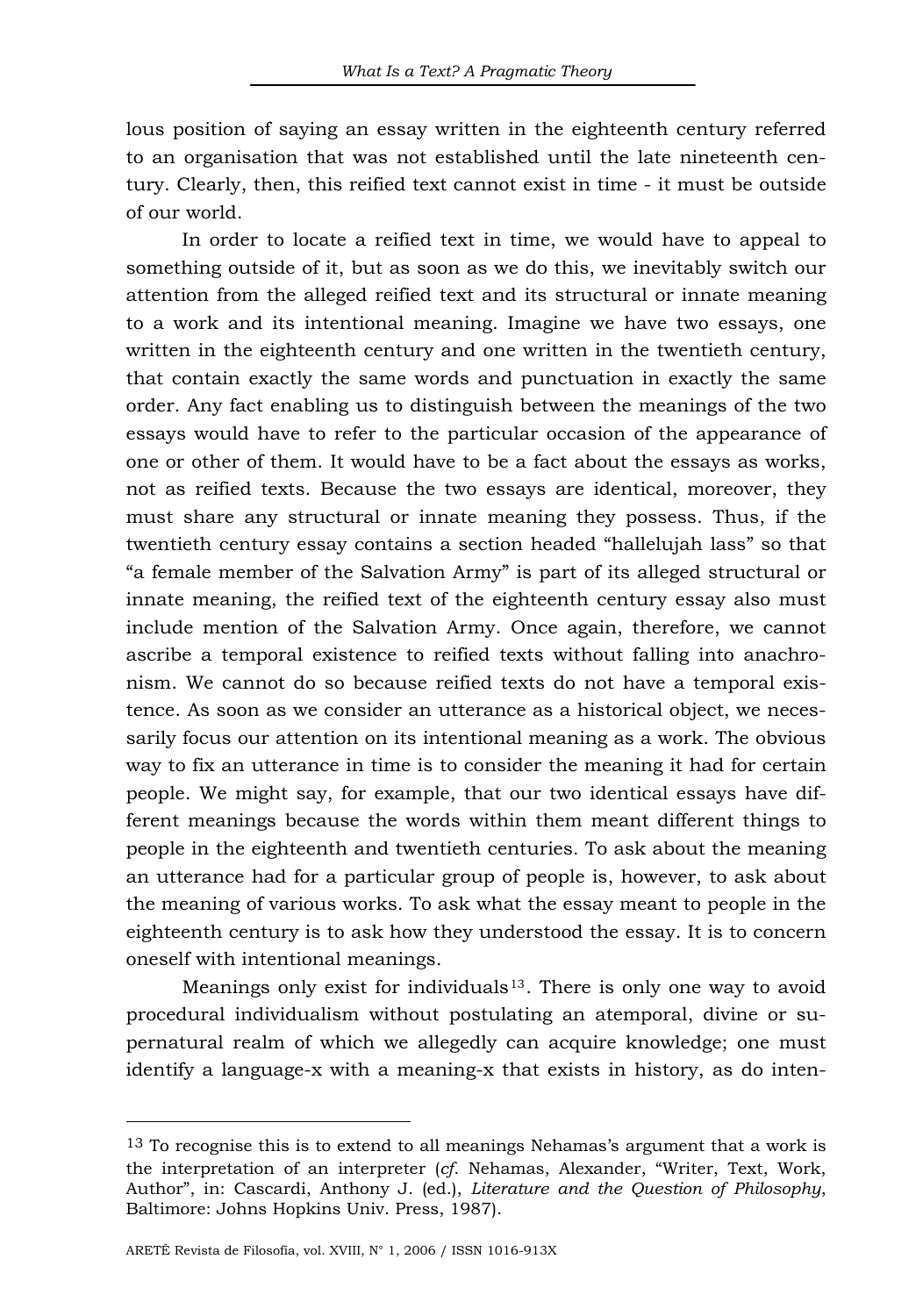tional meanings, but that exists independently of particular individuals, as would structural or innate meanings. Although some philosophers have tried to defend something akin to language-x, their endeavours seem doo-med to fail<sup>[14](#page-7-0)</sup>. Consider what is involved in abandoning the idea that meanings exist only for individuals. When we talk of a social language, we typically have in mind a set of inter-subjective meanings shared by various people. For example, when two people talk of a female friend who is a member of the Salvation Army by saying "Jane is a Hallelujah Lass," they share a set of meanings that constitute the language they use to communicate. Although we might describe their shared language as a social structure, we would not thereby commit ourselves to the claim that it exists independently of particular individuals. On the contrary, it exists only because they, as individuals, share certain meanings. Because language-x does not embody this sort of inter-subjectivity, its ontological status remains extremely vague. It cannot be a concrete entity; nor can it be an emergent entity, since if it were it would have to emerge from facts about individuals. Language-x must exist independently of human thought, since our thoughts are facts about us as individuals.

Surely, then, all meanings are either meanings for individuals or abstractions derived from such meanings? A principle of procedural individualism provides us with the beginnings of an analysis of meaning. It implies that individuals associate meanings with statements, books, films, events, and the like: statements, books, films, and events do not of themselves embody meanings. Objects come to mean something only because someone understands them so to do. Perhaps this idea that meanings are purely human constructs will seem uncontroversial, but even if it does, it still has very controversial corollaries. It implies that we cannot reify any text. We cannot ascribe a meaning –or meanings– to a text in itself.

### *The Stability of the Text*

 $\overline{a}$ 

Earlier we found that a text is an object that possesses meaning. Now we have found that meanings only exist for specific individuals so texts do not possess meanings in themselves. How are we to bring these two insights together? Crucially because meanings only exist for individuals, we cannot identify a single, definitive meaning, or even a set of meanings, that is immanent within, or intrinsic to, a text. Texts are meaningful objects solely

<span id="page-7-0"></span><sup>14</sup> For something very like a language-x, see Foucault's account of epistemes as "historical aprioris" that exist in time in a world free of subjectivity (*cf*. Foucault, Michel, *The Order of Things*, London: Routledge, 1989, pp. xx-xxii).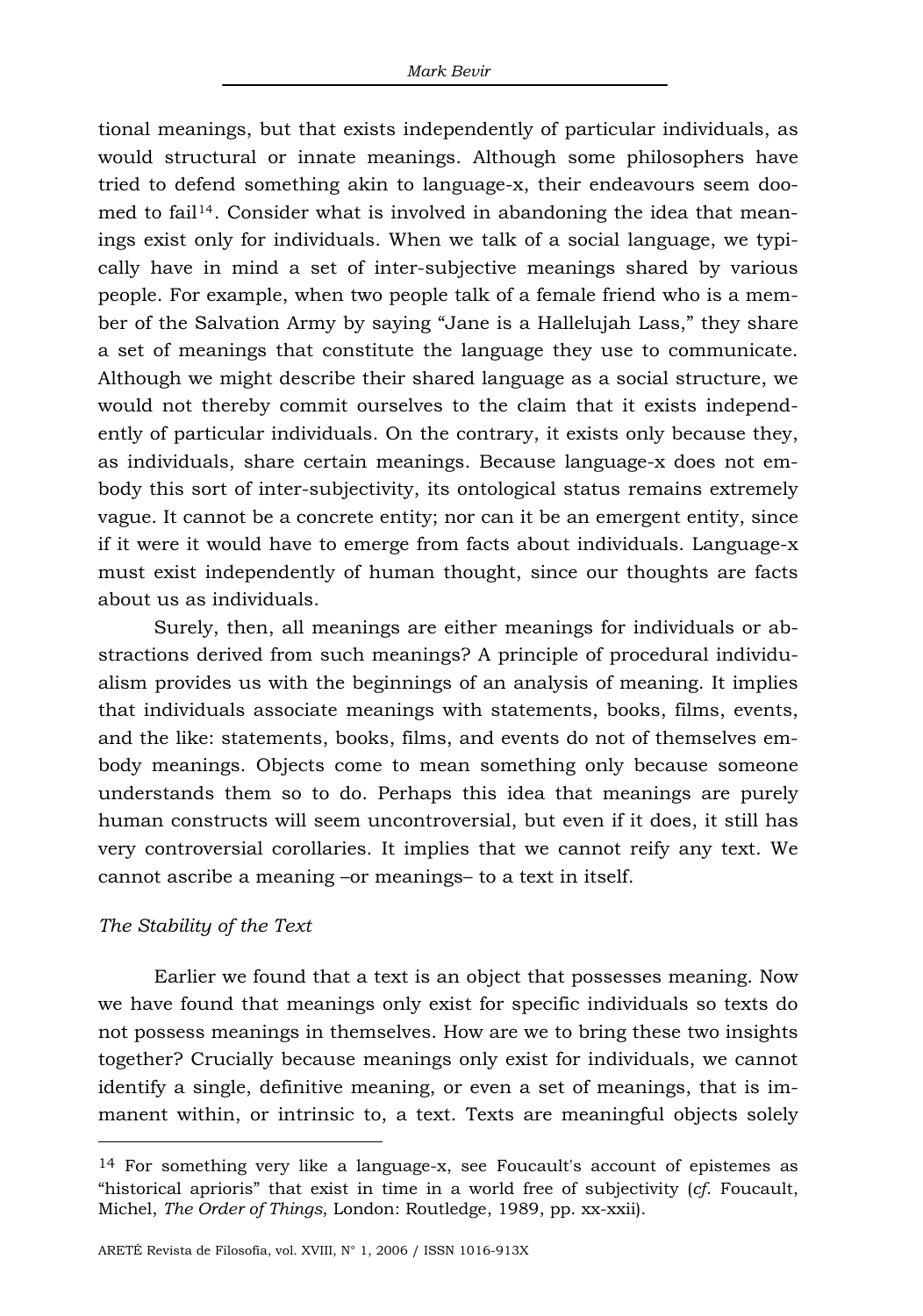because particular individuals attach meanings to them. We can define a text, therefore, as an object –whether real or postulated– that acts as a site on to which individuals project various works. To define the text as a site for meanings is to accept, in the words of J. Hillis Miller, that "a text never has a single meaning, but is the crossroads of multiple ambiguous meanings"[15](#page-8-0). Recently several scholars, including Miller, have tied the ambiguity of texts to the instability of meaning. They argue, usually influenced by deconstruction, that texts are unstable because there are no fixed meanings. However, we have no reason as yet to accept this argument. We have found only that texts are ambiguous because they are the sites of various works, not that works too are ambiguous because meanings are unstable.

Derrida argues that texts are unstable because signification presupposes that "each so-called 'present' element… is related to something other than itself, thereby keeping within itself the mark of the past element, and already letting itself be vitiated by the mark of its relation to the future element"[16](#page-8-1). However, the rhetoric of post-structuralism and deconstruction slides unnoticed here between a weak claim that is true and a strong claim that is false. The weak claim is that texts are ambiguous: they do not have innate meanings, so we can understand them in different ways. Few people would disagree. We are at liberty to understand a text as we wish rather than as the author intended or an earlier reader understood it. Obviously, however, we will not be recovering a meaning unless we identify the way we understand a text with the view a past figure took of it. The weak claim of the post-modernists establishes only that we can locate new meanings on the site of a text. It does not establish that we cannot attempt to recover the meanings that others have located at this same site. Thus, because few philosophers want to insist that to read a text can never be to seek to create a new meaning, few philosophers need feel threatened by this weak claim. Nonetheless, the drama of the post-structuralist view of the text often arises from an equivocation whereby a strong position is asserted but only this weak position is defended. The strong claim is that texts are unknowable because we cannot hope to identify works understood as intentional meanings. Clearly this strong claim does not follow from the fact that texts do not have fixed meanings. There is no clear reason why we should not be able to

<span id="page-8-0"></span><sup>15</sup> Miller, J. Hillis, "Tradition and Difference", in: *Diacritics*, 2 (1972), p. 12.

<span id="page-8-1"></span><sup>16</sup> Derrida, Jacques, "Différance", in: *Margins of Philosophy*, trans. A. Bass, Brighton: Harvester, 1982, p. 13. Examples of reception theory inspired in part by poststructuralism, include: Fish, Stanley, *Is There a Text in this Class?*, Cambridge, Mass.: Harvard Univ. Press, 1980; and LaCapra, Dominick, *Rethinking Intellectual History: Texts, Contexts, Language*, Ithaca: Cornell Univ. Press, 1983.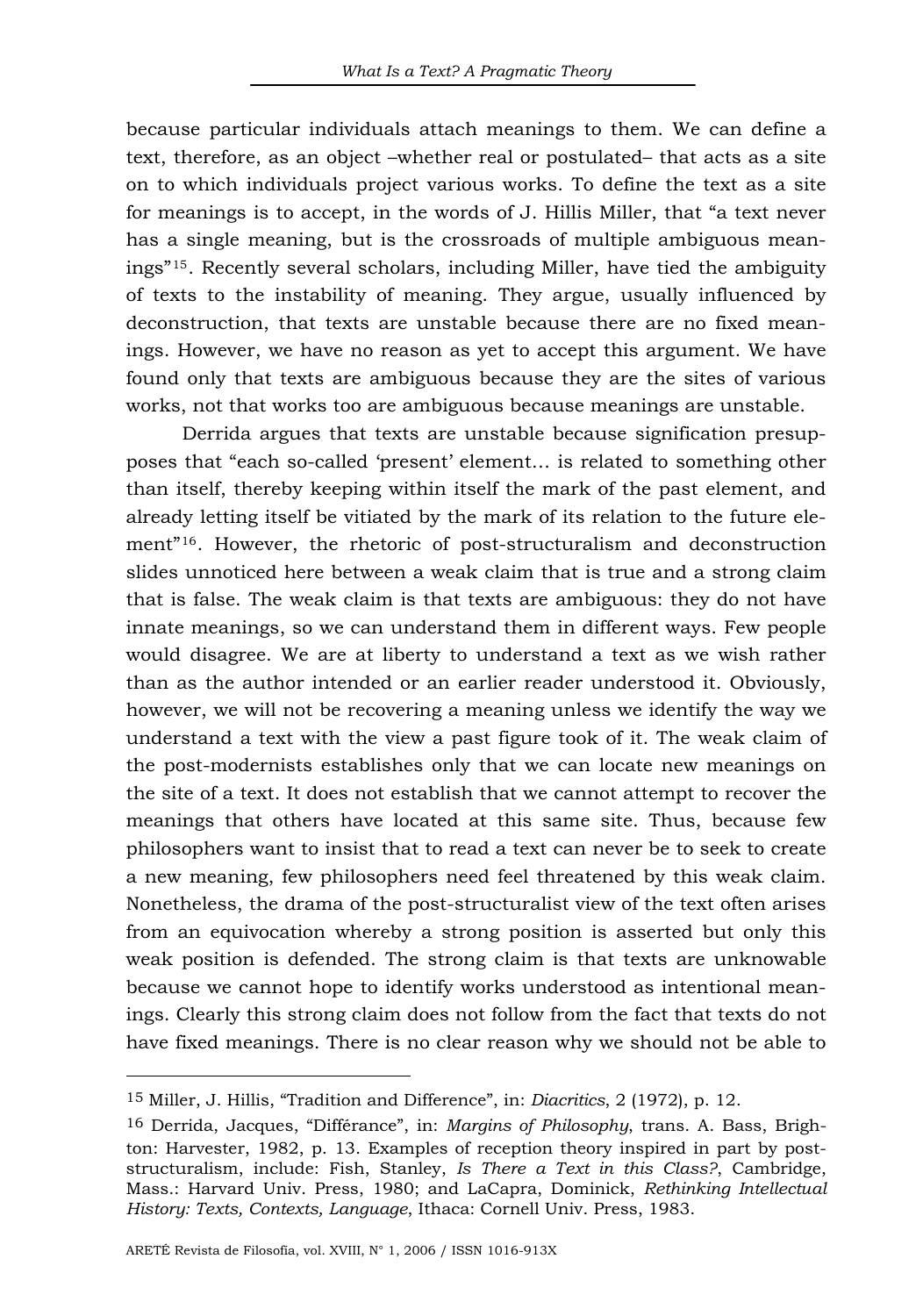understand how a particular individual understood a text just because other people have understood it differently. In order to sustain their strong claim, post-structuralists must show that we cannot recover meanings from the past. Generally they try to do this by defending at least one of the following three positions: meanings or intentions are not stable entities, we cannot climb out of language, and we cannot have knowledge of other minds.

Post-structuralists sometimes argue that we cannot have knowledge of texts because intentional meanings are unstable. "Suppose," they say, "I ask what an author's intention means, and then what the meaning of the author's intention means, and so  $\alpha^{n}$ <sup>[17](#page-9-0)</sup>. They argue that all meanings are unstable because any attempt to fix them runs into an infinite regress. We can undermine this argument by asking what exactly the poststructuralists refer to when they talk about the meaning of an intention. Intentions are behavioural or mental states that do not have meanings in the sense utterances have meanings. Thus, although we can ask what a particular description of an intention means, we cannot ask what an intention itself means. If we adopt the behaviourist view of psychological states, to ask about the meaning of an agent's intention is to ask about the meaning of an agent's action; but behaviourists deny we can ask about the meaning of an action as though there were something behind it when there is not<sup>[18](#page-9-1)</sup>. Thus, behaviourism implies that meanings are fixed by intentions that do not themselves have meanings. If we adopt the mentalist view of psychological states, then when people describe a mental state they make an utterance and we can ask what they mean by this utterance, but asking about the meaning of an utterance describing a mental state is not the same thing as asking about the meaning of the mental state itself. Imagine that passers-by overhear Peter saying "hallelujah lass" to Jane and ask him what he means at which point Peter explains that he intended to praise her suggestion. Although the passers-by can ask Peter what he means by this latter statement about his intention, they cannot ask him what he means by his intention. Thus, mentalism too implies that meanings are fixed by intentions that do not themselves have meanings. Intentions seem to be unstable only because we must use language to describe them, and we always can ask about the meaning of the words we so use. Although we can

<span id="page-9-0"></span><sup>17</sup> Eagleton, Terry, *Literary Theory: An Introduction*, Oxford: Blackwell, 1983, p. 69. On the instability of intentions also see Derrida, "Signature, Event, Context".

<span id="page-9-1"></span><sup>18</sup> Compare Quine, Willard V.O., *Word and Object*, Cambridge, Mass.: MIT Press, 1960, pp. 26-79.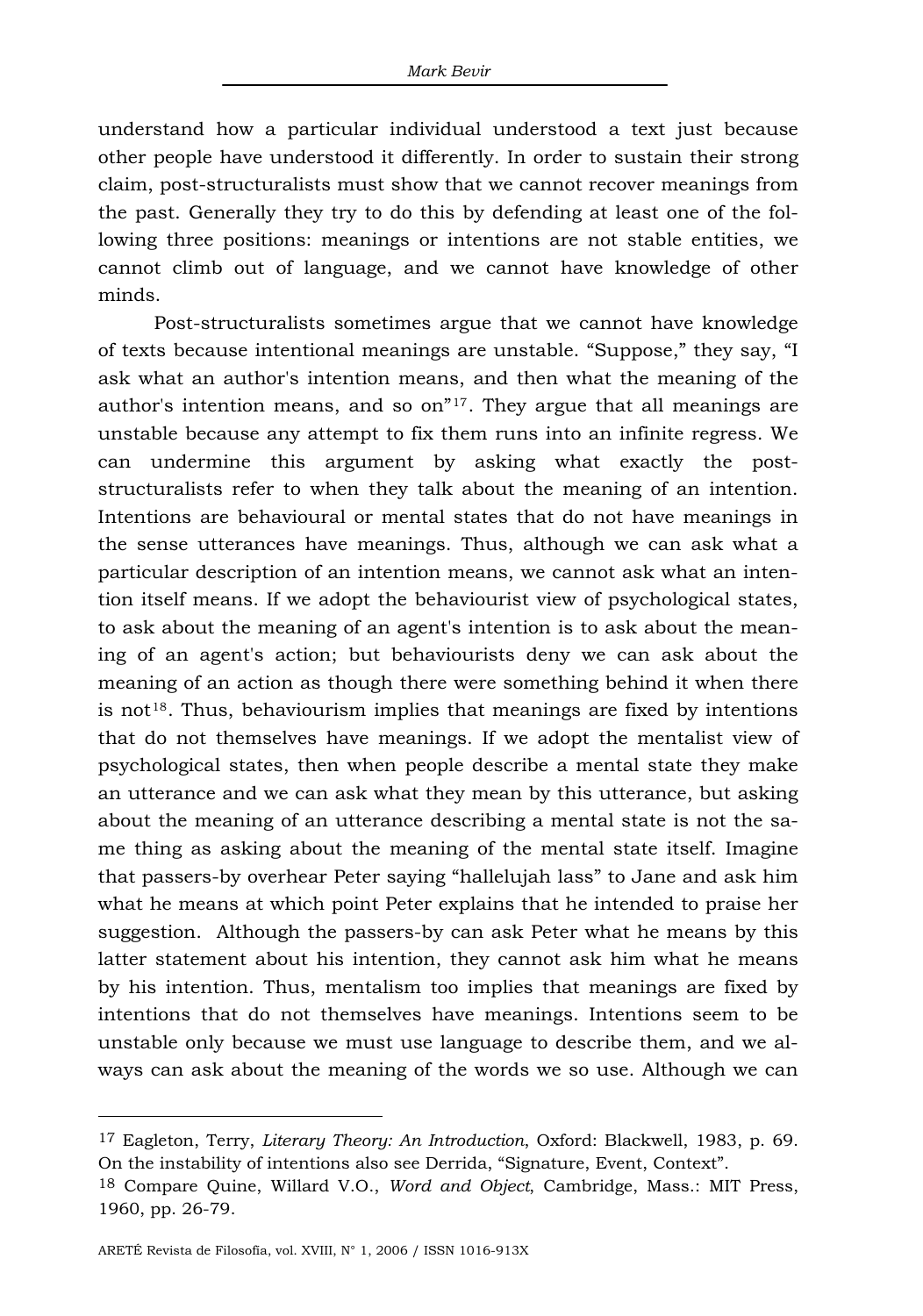use various combinations of words to describe an intention, however, it remains the same whichever words we use to describe it.

Post-structuralists sometimes argue that we cannot have knowledge of intentions precisely because they exist outside of language whereas we always remain within language. As Derrida puts it, there is only writing, "there is no 'outside' to the text"<sup>[19](#page-10-0)</sup>. Here too, however, the rhetoric of poststructuralism has an unfortunate tendency to slide from arguments for a weak claim that is true to a defence of a strong claim that is false. Few people would deny the weak claim that we must use language, conceived as a set of signs, if we are to refer to anything at all. But this weak claim does not establish the strong claim that we cannot penetrate the linguistic fog to acquire knowledge of the things to which our signs refer. On the contrary, if our signs can refer to reality, presumably we can have knowledge of reality. The real issue, therefore, is whether or not our signs can refer to reality. The post-structuralists who argue that we cannot have knowledge of anything outside of language must do so on the grounds that our language does not refer to reality. But this seems highly implausible. After all, even if we accept that our concepts do not have a one to one correspondence with reality, we still could argue that they can refer to reality within a theoretical context[20](#page-10-1).

As a last resort, post-structuralists sometimes accept that we can penetrate the linguistic fog engulfing reality only to deny that we thereby can acquire knowledge of intentional meanings. Derrida, for example, occasionally suggests that intentions are "in principle inaccessible" because we cannot know anything about other people's minds $^{21}$ . Behaviourists can rebut this argument easily. If we define psychological concepts by reference to actual or possible behaviour, we can have knowledge of intentions simply because we can observe behaviour. The fact that we cannot know other minds is irrelevant because intentions are not mental states. Mentalists too can rebut this argument provided only that they reject logical empiricism. The post-structuralists' position derives from the twin assertions that we can know things only if we perceive them directly and that we cannot perceive other minds directly. Yet the logical empiricism contained in these assertions does scant justice to our everyday notion of experience. When we

<span id="page-10-0"></span><sup>19</sup> Derrida, Jacques, *Of Grammatology*, trans. G. Spivak, Baltimore: Johns Hopkins Univ. Press, 1976, p. 158.

<span id="page-10-1"></span><sup>20</sup> Compare Quine, Willard V.O., "Two Dogmas of Empiricism".

<span id="page-10-2"></span><sup>21</sup> See, for example, Derrida, Jacques, *Spurs: Nietzsche's Styles*, trans. B. Harlow, Chicago: Univ. Chicago Press, 1979, p. 125.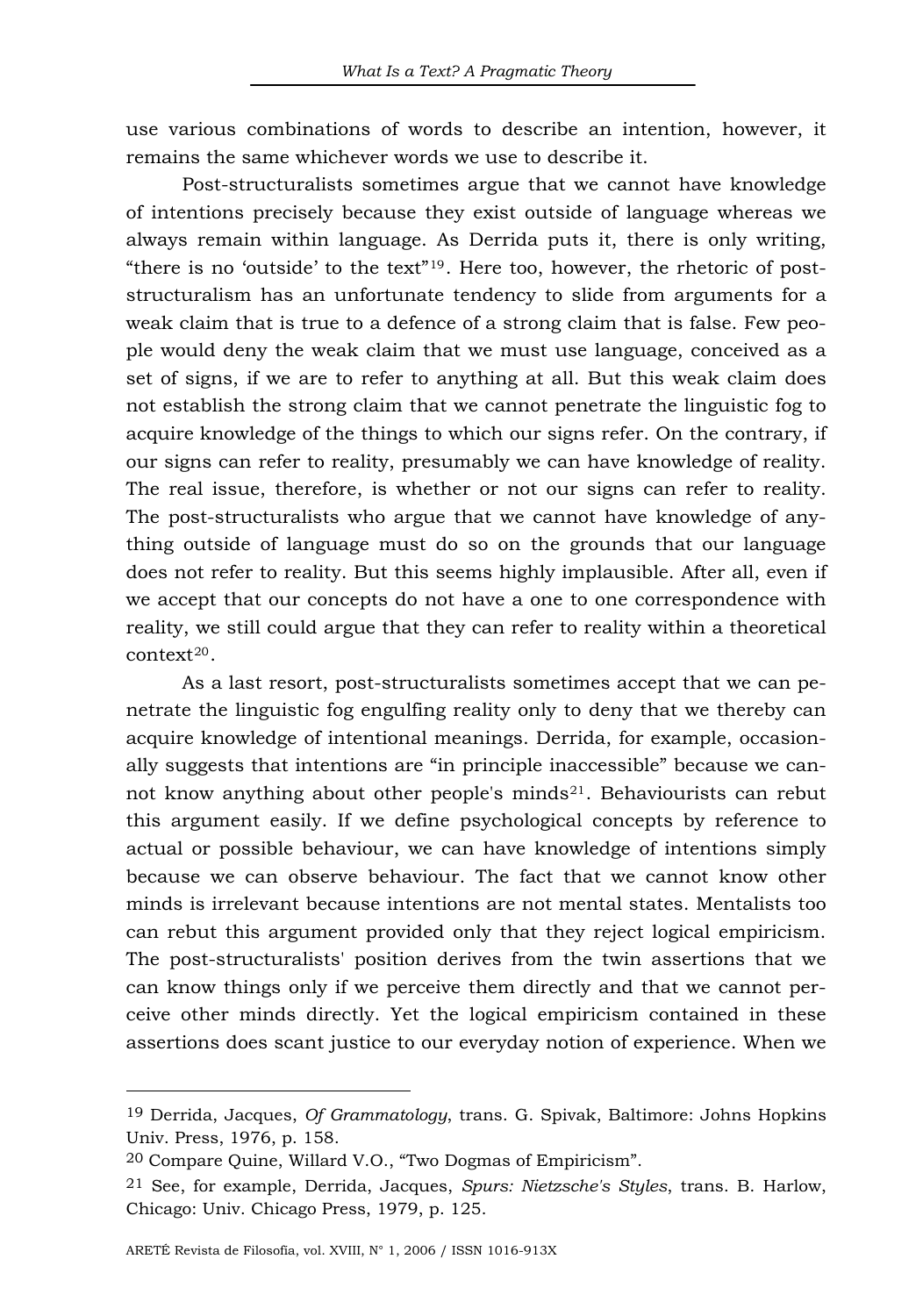say that we have experienced something, we imply that it exists and that we have had sensations we could not have had if it did not exist, but we do not necessarily imply that we have perceived it in itself. For instance, if we say that we have experienced radio waves, we imply that they exist and that we have listened to the radio, but we do not imply that we have perceived radio waves directly. We imply that we have heard the sounds the radio waves produce in our ear, not that we have heard the radio waves themselves. Thus, provided mentalists accept our everyday, realist understanding of experience, they too can argue that we can have knowledge of other people's minds. They can say that we have knowledge of other people's minds because we encounter their minds indirectly in their behaviour.

So, we can accept that a text is ambiguous, being the site of various works, without thereby concluding that it is unknowable. Reception theorists, however, suggest that the ambiguous nature of texts renders them unstable in the sense of being indeterminate rather than unknowable. As yet, however, we have no reason to accept this argument. We have found only that texts are ambiguous because they are the sites of various works, not that they are indeterminate because we cannot identify the works of which they are composed. Reception theorists argue that we cannot determine the content of a text because the historicity of our being precludes our escaping from our particular historical horizon. Many reception theorists refer us here to Hans-Georg Gadamer's analysis of historical knowledge as dependent on "the inner historicity that belongs to experience itself," an analysis that itself points back to Wilhelm Dilthey's belief that a historical event "gains meaning from its relationship with the whole, from the connection between past and future"[22](#page-11-0). However, whereas Gadamer's followers often take him to have proven the irrelevance and futility of any attempt to fix a text, he himself focused on the implications of human ontology for understanding as such. His concern lay less with the specific methodological problems we face in acquiring knowledge of texts than in general issues about the nature of all our understanding<sup>[23](#page-11-1)</sup>. Anyway, reception theorists

<span id="page-11-0"></span><sup>22</sup> Gadamer, Hans-Georg, *Truth and Method*, trans. W. Glen-Doepel, London: Sheed and Ward, 1979, p. 195; Dilthey, William, *Selected Writings*, ed. and trans. H. Rickman, Cambridge: Cambridge Univ. Press, 1976, pp. 235-36. Examples of reception theory inspired in part by phenomenological scepticism include Gunnell, John, *Political Theory: Tradition and Interpretation*, Cambridge, Mass.: Winthrop, 1979, pp. 110-26; and Ricoeur, Paul, *Interpretation Theory: Discourse and the Surplus of Meaning*, Fort Worth: Texas Christian Univ. Press, 1976, pp. 89-95.

<span id="page-11-1"></span><sup>23</sup> *Cf.* Gadamer, Hans-Georg, *o.c.*, pp. 267-68. A similar distinction to that being made here is suggested by Palmer, Richard, *Hermeneutics: Interpretation Theory in Schleiermacher, Dilthey, Heidegger, and Gadamer*, Evanston: Northwestern Univ.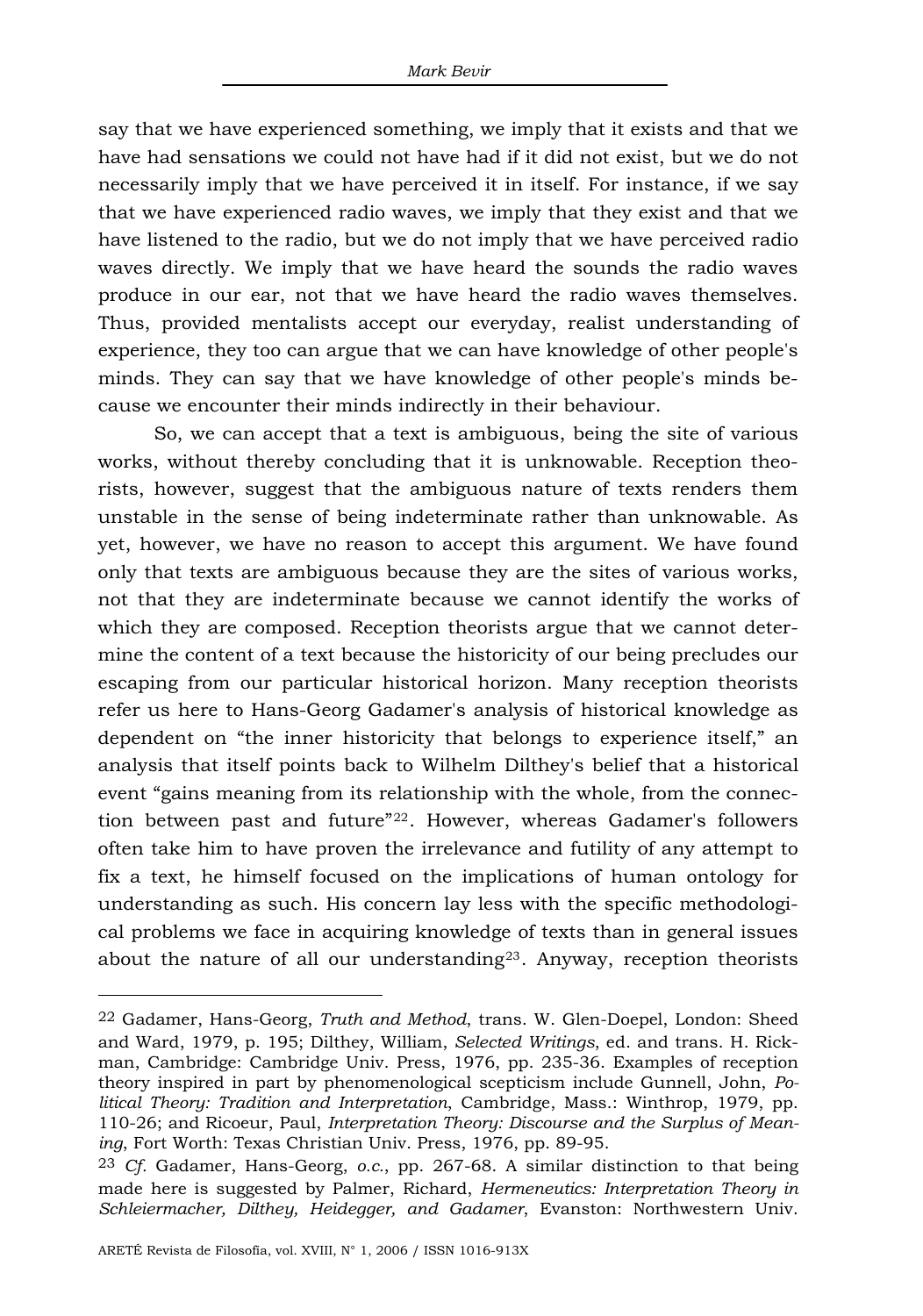argue that later historical events or works alter the context of earlier events or texts so we always understand history from a wider perspective than our ancestors but a narrower one than our heirs. When Locke wrote the *Two Treatises*, for example, he and his contemporaries did not have our modern concept of liberalism in terms of which to understand his ideas, but today we recognise his text as one that helped to found such liberalism. Reception theorists argue that the current meaning of a historical event or text depends on a grasp of history as a unity culminating in the present. Thus, because the nature of the present constantly changes, to determine the content of a text, we would have to see history as a whole, which we cannot do.

Reception theory confuses two aspects of indeterminacy. On the one hand, reception theorists correctly recognise that the future fate of a text remains unknown and open-ended: we cannot say what works individuals will attach to that site in the future. On the other hand, reception theorists wrongly imply that the open-ended nature of a text's fate means we cannot determine its current historical content. The current historical content of a text consists of all those works that individuals have attached to it as a site, where because the meaning of a work does not depend on its later signifi-cance, we can determine the content of these works and thus the text<sup>[24](#page-12-0)</sup>. We can fix the current content of texts because the meanings they had for specific individuals in the past will not alter with later events. So, for example, we can determine what the *Two Treatises* meant to Locke, and what it has meant to other people in the past, without knowing anything about its future fate, let alone its final significance. We cannot predict the future, so we cannot know how our heirs will react to texts. But we can discover what an author meant by a text, what another person has taken a text to mean, and what particular consequences a reading of a text has had.

The open-ended nature of a text's future in no way makes it a peculiarly indeterminate object. We do not know who will form future governments of the US, but we can write histories of previous governments. We

Press, 1969, p. 46. Moreover, Gadamer himself explicitly drew on Heidegger to shift the hermeneutic tradition from an epistemological orientation to an ontological one (*cf.* Gadamer, Hans-Georg, *o.c.*, pp. 214-234).

<span id="page-12-0"></span> $24$  Irwin similarly argues that historical interpretation concerns meaning not significance. However, he then contrasts historical interpretation with criticism conceived as a practice concerned with the significance of a text (*cf.* Irwin, William, *o.c.*, pp. 112-123). Whereas procedural individualism reduces the significance of a text to the way it is read by particular individuals, Irwin's concept of significance appears to locate an aspect of the text apart from such individuals. Perhaps he does not reduce significance to readings by individuals in part because he does not expand the notion of intention to encompass readers as well as authors.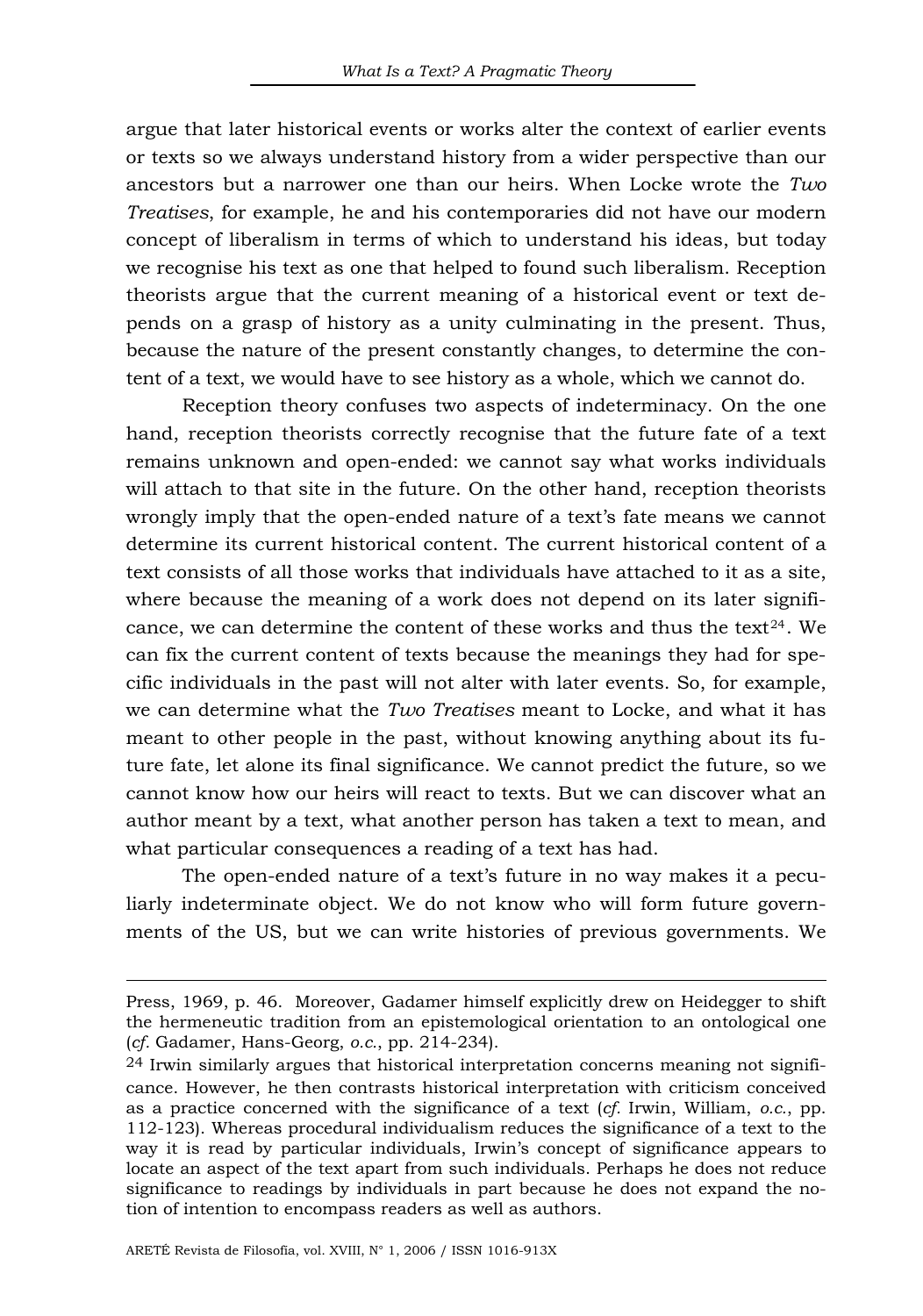might not know when a volcano will erupt in the future, but we can write a natural history dating its previous eruptions. Our inability to predict the future does not prevent our knowing the past or the present. Once we distinguish the future significance of a text from its current content, we no longer have any reason to deny that texts are determinate objects. There is a fixed reality: an author did mean such and such by a text and others have understood it in this and that ways. Of course, future events might lead us to revise our view of this fixed reality: new evidence or a new climate of opinion might prompt us to adopt a new understanding of a work. But then in all areas of knowledge, the future might cast new light on objects, encouraging further reflection, and leading us to revise our beliefs. In no area of human knowledge does the likelihood of our thus revising our beliefs imply that the objects we currently postulate are unstable.

## *Texts and Authors*

 $\overline{a}$ 

A text is an object that acts as a site at which one or more individual locates a work. So defined, a text is an ambiguous but stable entity with, at any given moment, a determinate content available for study. This definition of a text also enables us to resolve difficulties in both the concept of an author and the relationship of authorial intention to textual meaning<sup>[25](#page-13-0)</sup>. Alongside post-structuralism, deconstruction, and reception theory, there has arisen an increasing awareness of the difficulties of postulating, let alone identifying, authors for texts such as the *Iliad* or a "keep off the grass" sign. In our view, a text is an object that people transform into a meaningful one by attaching works to it. This analysis of the text points to a distinction between the creator of the text as an object –that which causes it to come into being– and the author of the text as an utterance –the person who first ascribes meaning to the relevant physical object. Once we grasp this distinction, we will quickly recognise that although any text will have a creator and an author, the two need not be the same.

Our definition of the text, with its implicit distinction between creator and author, enables us to postulate authors for problematic texts such as the *Iliad* or a "keep off the grass" sign. Consider texts with a composite author or multiple authors. In these cases, we can distinguish the creators of the individual bits of the text from the author who first collected these bits

<span id="page-13-0"></span><sup>25</sup> Here we might see procedural individualism as providing a theoretical basis for an insistence on always postulating historical authors as constructs if not persons. *Cf.* Irwin, William, *o.c.*, pp. 28-33; and Nehamas, Alexander, "The Postulated Author and Critical Monism as a Regulative Ideal", in: *Critical Inquiry*, 8 (1981), 133-149.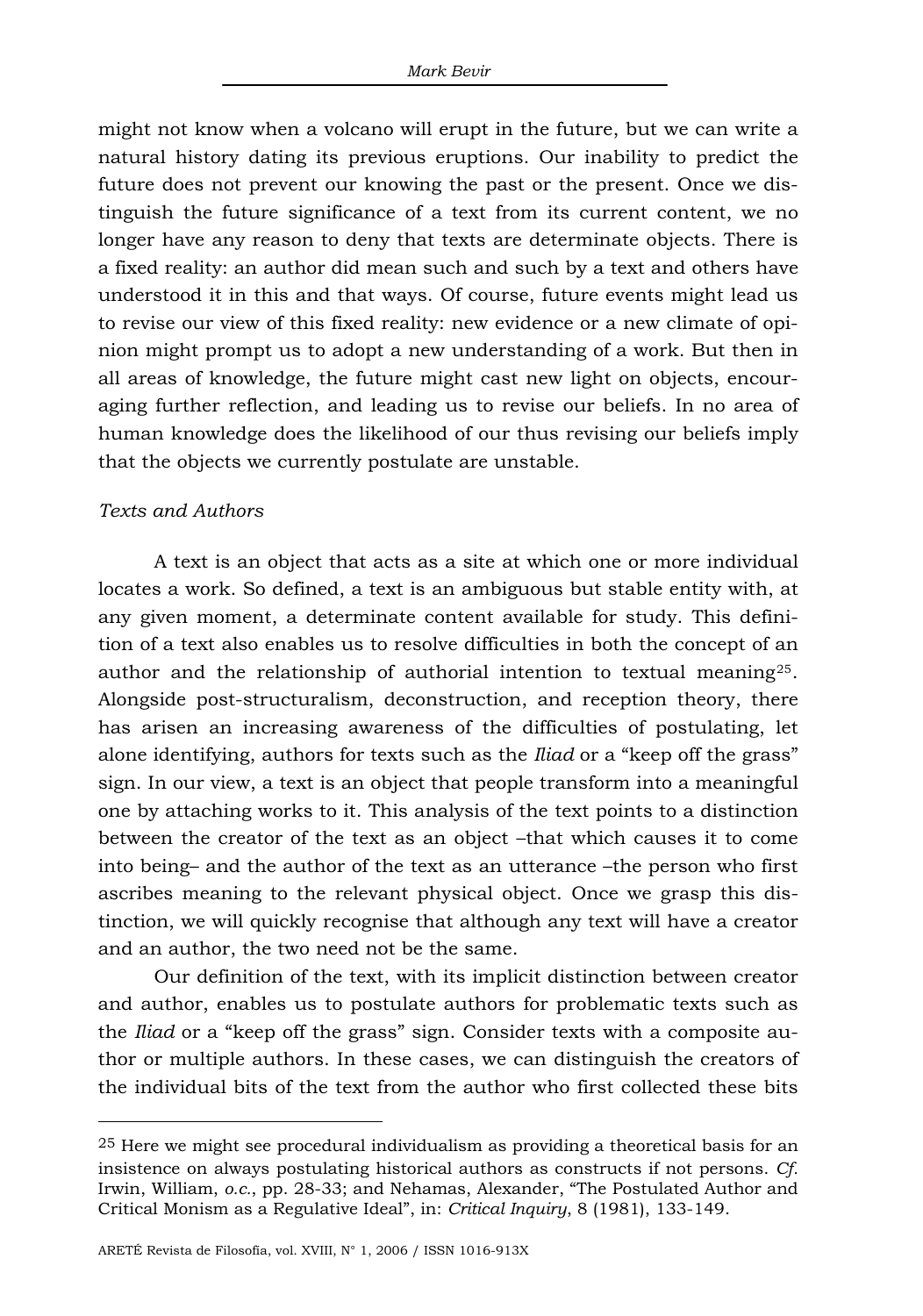together in a single text. We can distinguish the numerous people we suppose played an active role in the oral tradition out of which the *Iliad* emerged from the author or authors who first wrote down and attached a meaning to the particular version of it that is of concerns to us. Of course, if we are interested in a component part of a text, we might turn our attention to an author other than the author of the whole. No doubt, for example, the author of St John's Gospel was not also the author of the *Bible*. Similarly, although we standardly ascribe the meaning of a co-authored text to all the authors, we might focus on a component part that we ascribe to just one of them.

Consider next simple texts that recur as, for instance, with common public notices. Some scholars have argued that signs such as "keep off the grass" do not have authors<sup>[26](#page-14-0)</sup>. We might allow that public notices often are created by machines: after all, there is something odd about the idea that they could be created by someone who never sees them nor touches them, such as the person who first put up a sign saying "keep off the grass" or the person who programmes a machine to produce a hundred such signs. Because printing machines cannot ascribe meanings to objects, moreover, we might allow also that the creators of public notices often are not their authors. Nonetheless, we still need not conclude that such notices do not have authors. We can say instead that the author of such a notice is the person who first ascribes meaning to it, even when this implies that the notice existed as an object for sometime before its author constituted it as a meaningful text. The case of apparently accidental texts, such as the wellrehearsed example of the monkey who types *Hamlet*, closely resembles that of public notices[27](#page-14-1). We have the monkey who creates the *Hamlet* manuscript as an object and Shakespeare who first made any such utterance, but neither seems suitable as the author of the manuscript. Rather, we can say that the author is the person who first ascribes meaning to it.

In many cases, the author of a text is also its creator. Sometimes, however, the creator does not ascribe any meaning to the creation and so cannot be the author of a meaningful text. The author of the text in these cases is the person who first ascribes meaning to it. This separation of author and creator seems paradoxical only if we wrongly reduce the meaning

<span id="page-14-0"></span><sup>26</sup> For the claim that texts have authors only if they can be interpreted in numerous ways, see Nehamas, Alexander, "What an Author Is", p. 685.

<span id="page-14-1"></span> $27$  Accidental utterances also would include the computer-generated ones invoked against intentionalism by George Dickie (*Aesthetics: An Introduction*, Indianopolis: Bobbs-Merrill, 1971, p. 112).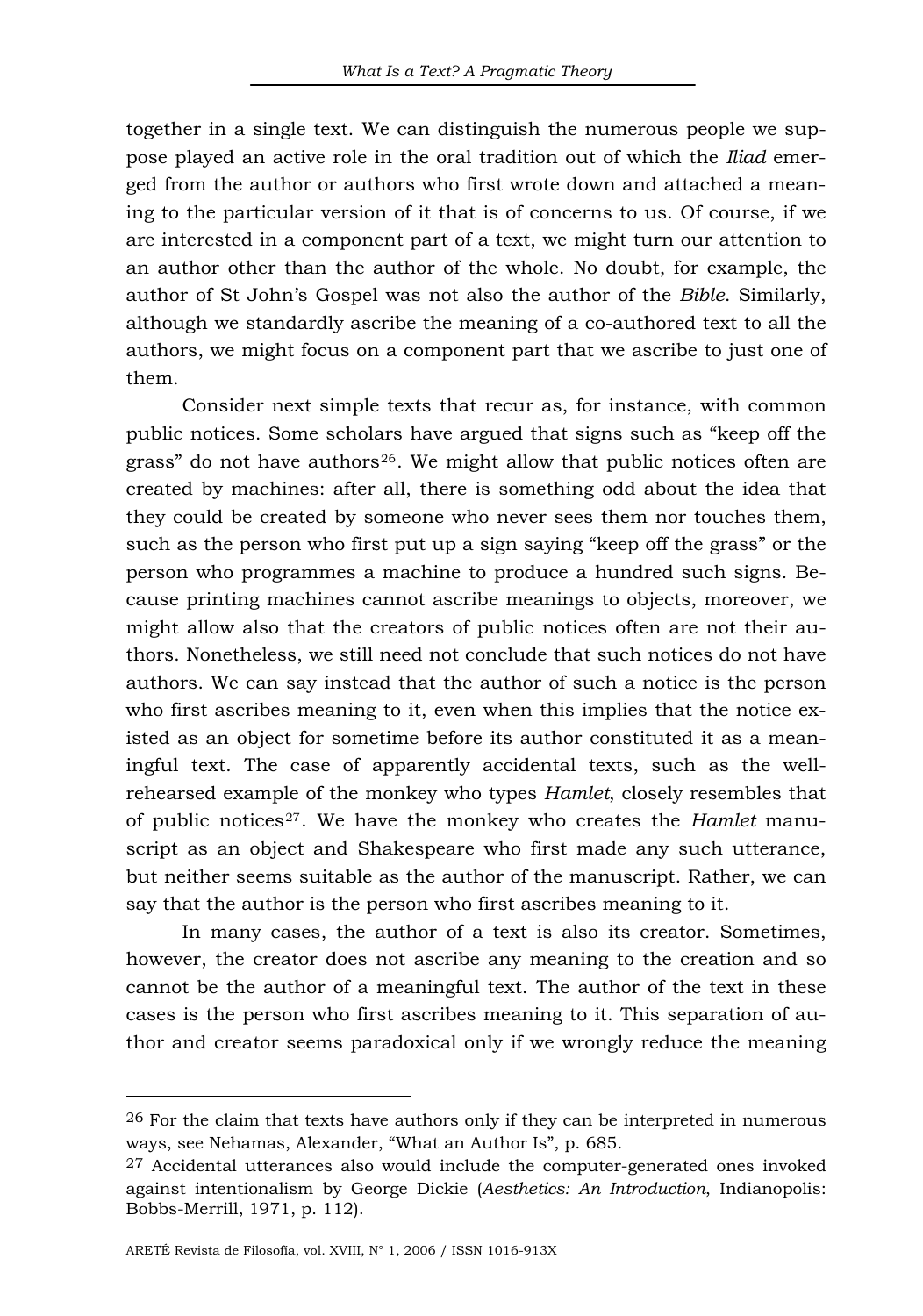of a text to the conscious, prior purposes of its author. If we do this, we set up a rigid distinction between author and reader in a way that encourages us to equate authorship with creation. In contrast, once we recognise that a text is a site at which various individuals locate diverse meanings, we can allow that authors and readers ascribe meanings to texts in similar processes. Allowing this then encourages us, moreover, to distinguish the ascription of meaning from the act of creation. There is nothing paradoxical, therefore, in the idea that the author of an utterance might be not its creator but the first reader to ascribe meaning to it.

In our view, texts do no possess innate meanings but rather are given meanings by authors and readers alike. This pragmatic theory of the text resembles that of the reception theorists. Although the author first assigns meaning to the text, its meaning is not restricted to that its author intended or even could have intended. Rather, its future meaning is established in the act of its being read. The author locates the first work at the site of the text, but later readers can locate entirely different works at the same site. The text comes to bear various meanings as a result of being read by different people in different places and at different times. Thus, we can talk of the meaning of a text going beyond the intentions of its author or of the author having little control over its meaning. Similarly, because every time people read a text, they ascribe meaning to it, we can talk of each reading being a creative act; we can talk of the gradual unfolding of a text's significance, the constant proliferation of its meanings, and the impossibility of pinning down every meaning it might bear[28](#page-15-0). Some interpreters have long been interested in how a text has been read or how a thinker's reputation has waxed and waned. A pragmatic theory of the text clarifies our conceptualisation of such issues. It provides us with helpful heuristic hints based on a greater methodological sophistication<sup>[29](#page-15-1)</sup>. More particularly, a pragmatic theory of the text draws our attention to the processes through which beliefs and texts acquire authority. Interpreters might examine how beliefs and texts are established, neglected, and promoted within public discourses and social practices. By doing so, moreover, they might undertake a genealogical critique of a received canon of texts or of a social ideology.

<span id="page-15-0"></span><sup>28</sup> *Cf.* LaCapra, Dominick, *o.c.*; Ricoeur, Paul, *o.c.*

<span id="page-15-1"></span><sup>29</sup> A pragmatic theory of the text inspires, for example, the seven heuristic theses listed in Jauss, Hans Robert, "Literary History as a Challenge to Literary Theory", in: Cohe, Ralph (ed.), *New Directions in Literary History*, Baltimore: Johns Hopkins Univ. Press, 1974, pp. 11-41.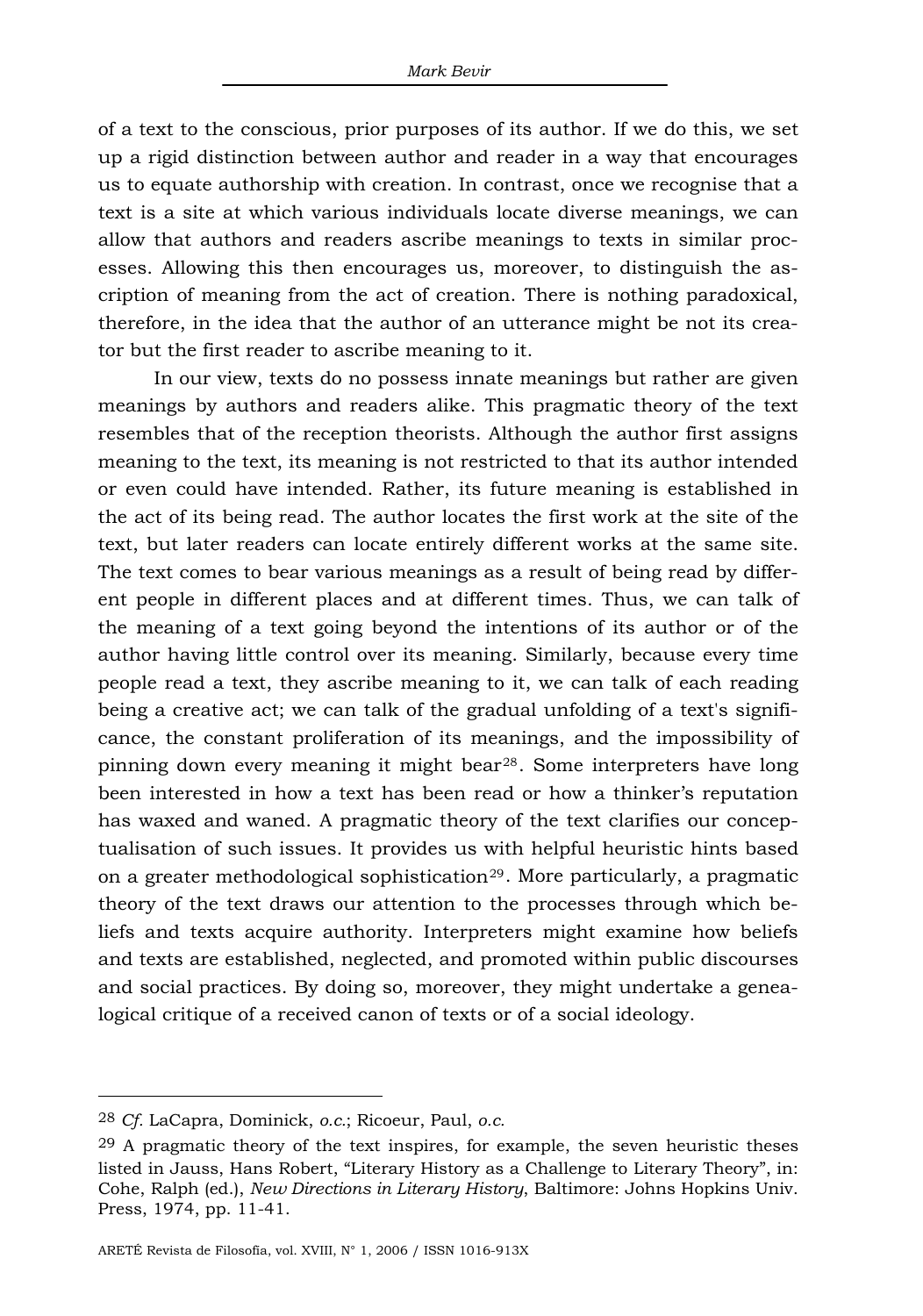Consider first how a pragmatic theory of the text encourages interpreters to explore the changing horizon of expectations within which people placed various works at the site of a text. Any received canon or dominant ideology probably will appear here as one gradually established and modified through changing readings inspired by diverse interests, concerns, and criteria of excellence. Canons and ideologies are not natural, self-evident, or given phenomena, but rather created objects open to contestation. Consider next how a pragmatic theory of the text encourages interpreters to explore the synchronic and diachronic relationships between works. Texts, traditions, and even social practices are composed in part of works that draw on, mimic, and contest one another in a variety of ways. Often received canons and social ideologies can be shown to rest on grotesque over-simplifications of the relationships between various works. In political thought, for example, the canon suggests that Locke intended the *Two Treatises* as a re-sponse to Hobbes in a way he simply did not<sup>[30](#page-16-0)</sup>. Consider finally how a pragmatic theory of the text encourages interpreters to explore the social contexts in which works and texts are produced and distributed. Interpreters generally have not paid sufficient attention to questions of format, pricing, and other publishing and retail practices, all of which influence who reads, what, how, and why. Equally important here are cultural and social institutions, including reviews, advertising, universities, churches, and political parties, all of which promote or hide certain works from various audiences. Interpreters who explored such matters might show us how received canons and social ideologies are given authority and institutionalised not solely in reasoned debate but also in political struggles characterised by unequal relations of power.

Although our pragmatic theory of the text resembles that of the reception theorists, there are important differences here. Reception theorists often divorce the meaning of a text entirely from the intentions of its author. Sometimes they draw on a phenomenological scepticism to suggest that we understand the past only in a dialogue with it and that this precludes a focus on authorial intentions $31$ . According to phenomenological sceptics, the way in which readers understand a text reflects their presuppositions $32$ . Reception theorists imply that this phenomenological scepticism shows that

<span id="page-16-0"></span><sup>30</sup> *Cf.* Dunn, John, *The Political Theory of John Locke*. More generally, *cf.* Skinner, Quentin, "Meaning and Understanding in the History of Ideas".

<span id="page-16-1"></span><sup>31</sup> Critiques of intentionalism based on this argument, include LaCapra, Dominick, *Rethinking Intellectual Hystory*; and Keane, John, "More Theses on the Philosophy of History", in Tully, James (ed.), pp. 204-217.

<span id="page-16-2"></span><sup>32</sup> A position associated principally with Gadamer.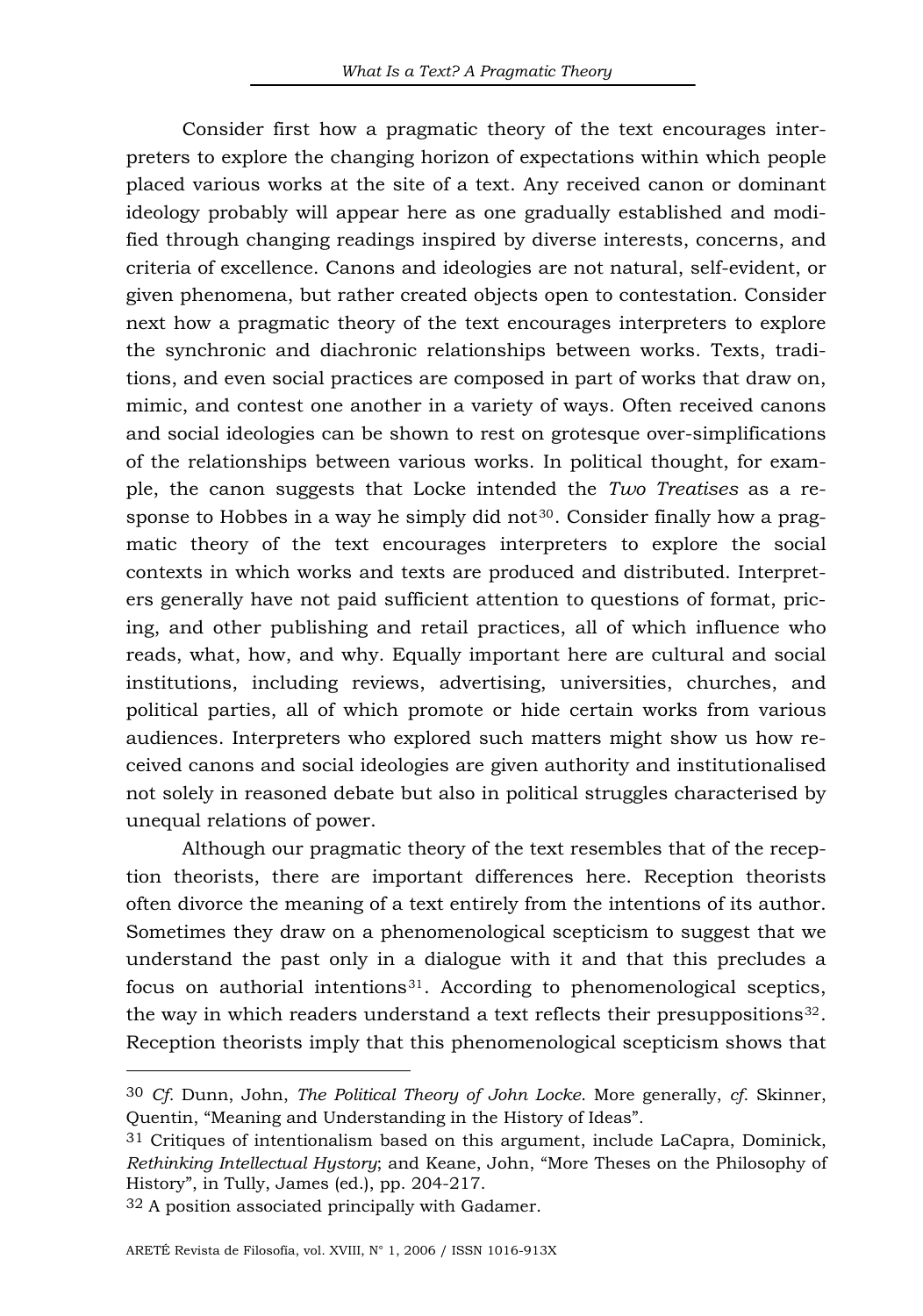we can never recover the authorial intention behind a text, so we should concentrate on the meaning of the text as it has been produced by a continuous stream of creative readings. Yet phenomenological scepticism cannot do the work reception theorists here ask it to. If we cannot have access to past meanings, we cannot recover the ways in which readers responded to texts as well as authorial intentions. There are only two viable responses to phenomenological scepticism. The first is: if we believe the limitations of human understanding make interpretation impossible, we will focus solely on what texts mean to us, knowing full well that we can not recover either the intentions of the authors of these texts or the meanings these texts have had for other readers<sup>[33](#page-17-0)</sup>. The second is: if we believe the limits of human understanding make interpretation difficult but not impossible, we will try to recover the meaning of texts to authors and readers alike.

Reception theory seems to be on firmer ground when it relies solely on the suggestion that the study of texts cannot just be a study of authorial intentions. Even here, however, reception-theory is lopsided. Imagine that we want to write a study of the ways in which readers have understood the *Two Treatises* through the ages. When we want to know what someone took the *Two Treatises* to mean, presumably we will study the writings, or possibly the actions, of that person. We will still focus therefore on authorial intentions; it is just that the relevant authorial intentions now lie in the texts in which the readers of the *Two Treatises* expressed their understanding of it. In this way, whenever we shift our focus away from the author, we turn our attention to another work, and presumably another text, so we can talk of the meaning of a work being bound by the intentions of its author. Again, because every time people read a text, they create a new meaning, we can talk about every reading of a text producing a new work with a meaning composed of the intention of its author. Reception theorists are far too ardent in their attacks on the author.

Even if our pragmatic theory of the text does not quite restrict the role of the interpreter to the recovery of authorial intentions, it definitely allows us to declare some ways of approaching texts to be inappropriately conceived of as instances of interpretation. Procedural individualism requires interpreters who want to ascribe a meaning to a text to specify for whom it had that meaning. Because texts do not have structural or innate meanings, any claim that a text had a meaning must entail a claim that it did so for one or more individual who at least in principle could be specified. Thus, the ascription of a meaning to a text cannot properly be conceived of as an

<span id="page-17-0"></span><sup>33</sup> *Cf.* Fish, Satnley, *o.c.*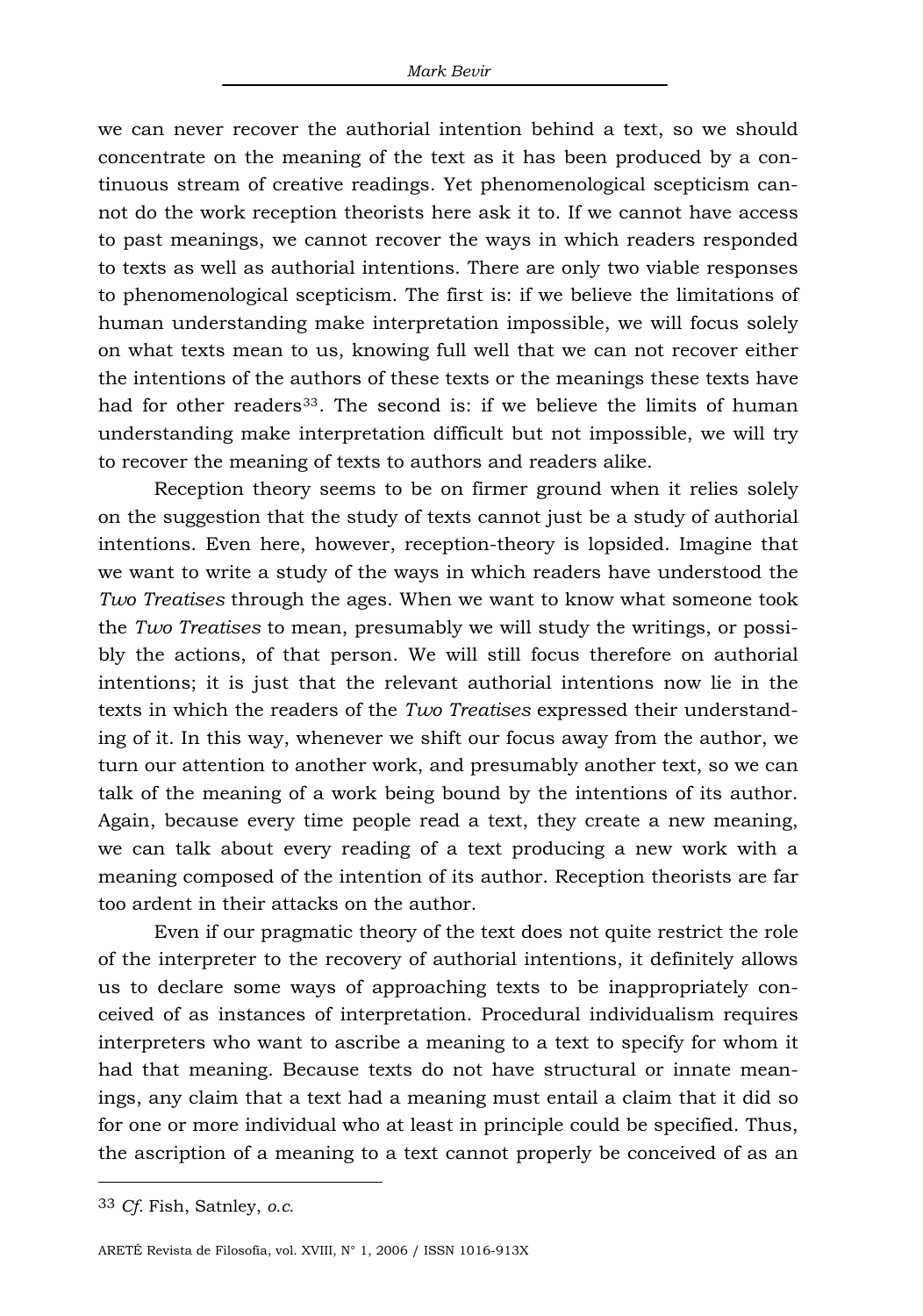act of interpretation if the individual for whom it had that meaning is not another person. There is nothing wrong with people saying that a text means something to them: it is just that these meanings are better conceived of as attempts to create new meanings –which we have no way of judging the truth of– rather than as attempts to interpret anything. Again, there is nothing wrong with people finding interesting ideas in a text and writing about these ideas: it is just that unless they give evidence to suggest some other person understood the utterance to convey these ideas, these meanings too will be attempts to create new meanings rather than attempts to interpret anything. As interpreters, we must study meanings that actually existed, or exist, for people other than ourselves; we must study works even if we do so to uncover the diverse meanings that a text has been made to bear.

### *Conclusion*

Texts are the main source of our knowledge of human life. Yet recent debates, inspired by post-structuralism, deconstruction, and reception theory have shown the concept of a text to be highly complex and contentious. Against the background of these debates, we have defended an analysis of the text as a site at which individuals locate diverse meanings. Texts are meaningful objects. Objects become meaningful by virtue of individuals attaching meanings to them. Every time someone attaches a meaning to an object, they create a work. The text is the site at which individuals thus locate their works.

Our pragmatic theory of the text overlaps with, but also differs from, those associated with post-structuralism, deconstruction, and reception theory. Consider first the question of the stability of the text. Here we accepted that the text is ambiguous while denying that it is unknowable or indeterminate. Because the text can be the site of very different works, it has no single correct meaning or even set of meanings. However, at any moment the text consists of a given set of works the meanings of which are fixed by the intentions of their authors. Consider next the question of the relationship of textual meaning to authorial intention. Here we echoed several insights reception theory derives from recognition of the creative nature of the reading process. We encouraged the exploration of the changing horizon of expectations surrounding texts, the synchronic and diachronic relationships between works, and the social and cultural processes through which works and texts are produced, distributed, and accorded authority. Nonetheless, we did not follow reception theory, or post-structuralism and